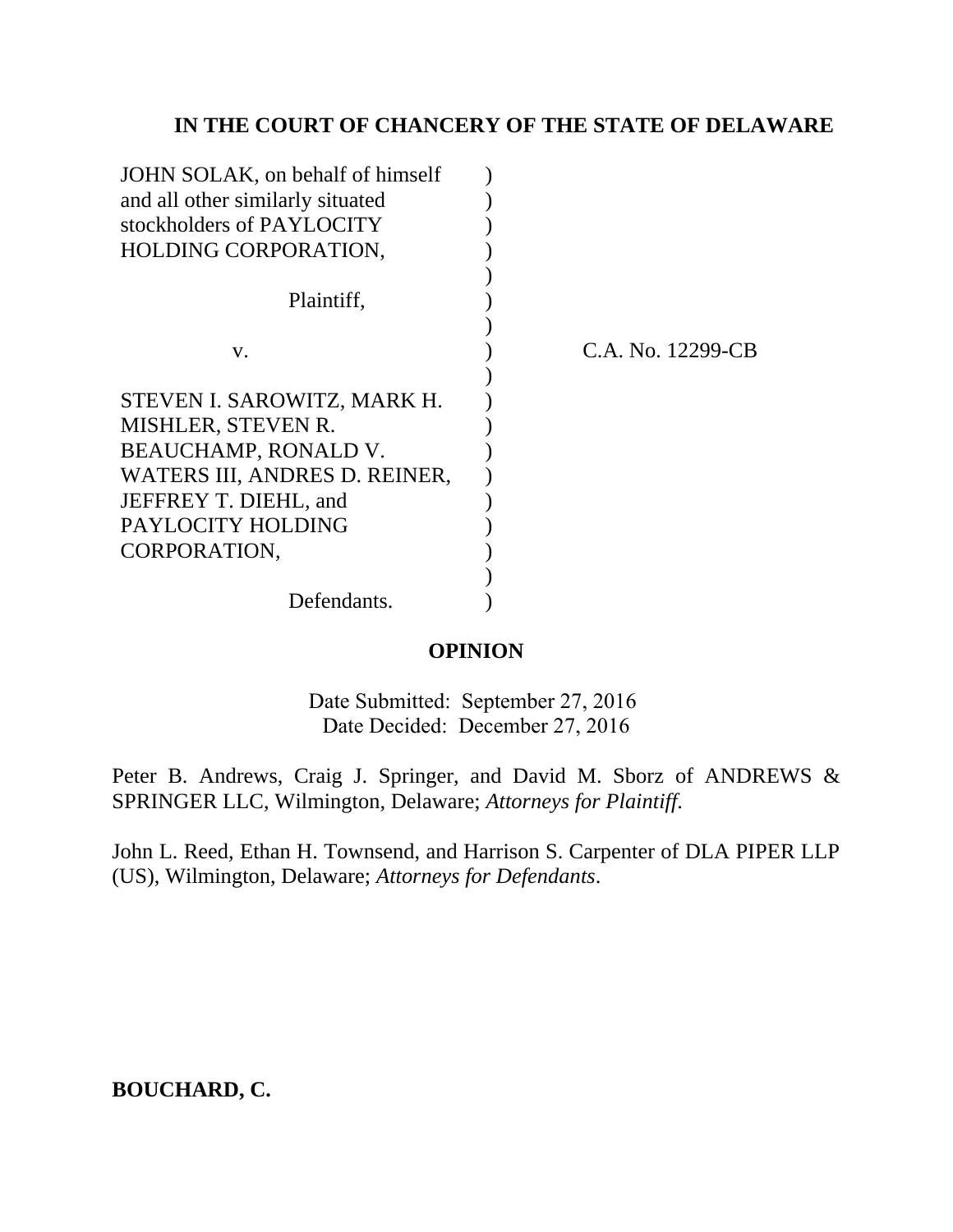In 2015, Section 115 was added to the Delaware General Corporation Law ("DGCL") codifying this Court's decision in *Boilermakers Local 154 Retirement* Fund v. Chevron Corp.<sup>1</sup> that Delaware corporations may adopt bylaws requiring that internal corporate claims be filed exclusively in Delaware. Section 109(b) of the DGCL was amended simultaneously to provide that the bylaws of Delaware corporations "may not contain any provision that would impose liability on a stockholder for the attorneys' fees or expenses of the corporation or any other party in connection with an internal corporate claim."

About six months later, the board of Paylocity Holding Corporation adopted two new bylaws. The first is an exclusive forum bylaw that, absent the company's consent, requires internal corporate claims to be filed in a state or federal court located in Delaware. The second bylaw is the point of controversy in this action. It purports to shift to a stockholder who files an internal corporate claim outside of Delaware without the company's consent the attorneys' fees and other expenses that the company incurs in connection with such a claim if the stockholder does not obtain a judgment on the merits that substantially achieves the full remedy sought (the "Fee-Shifting Bylaw"). In other words, to trigger the Fee-Shifting Bylaw, a stockholder must first violate the company's exclusive forum bylaw.

<sup>1</sup> 73 A.3d 934 (Del. Ch. 2013).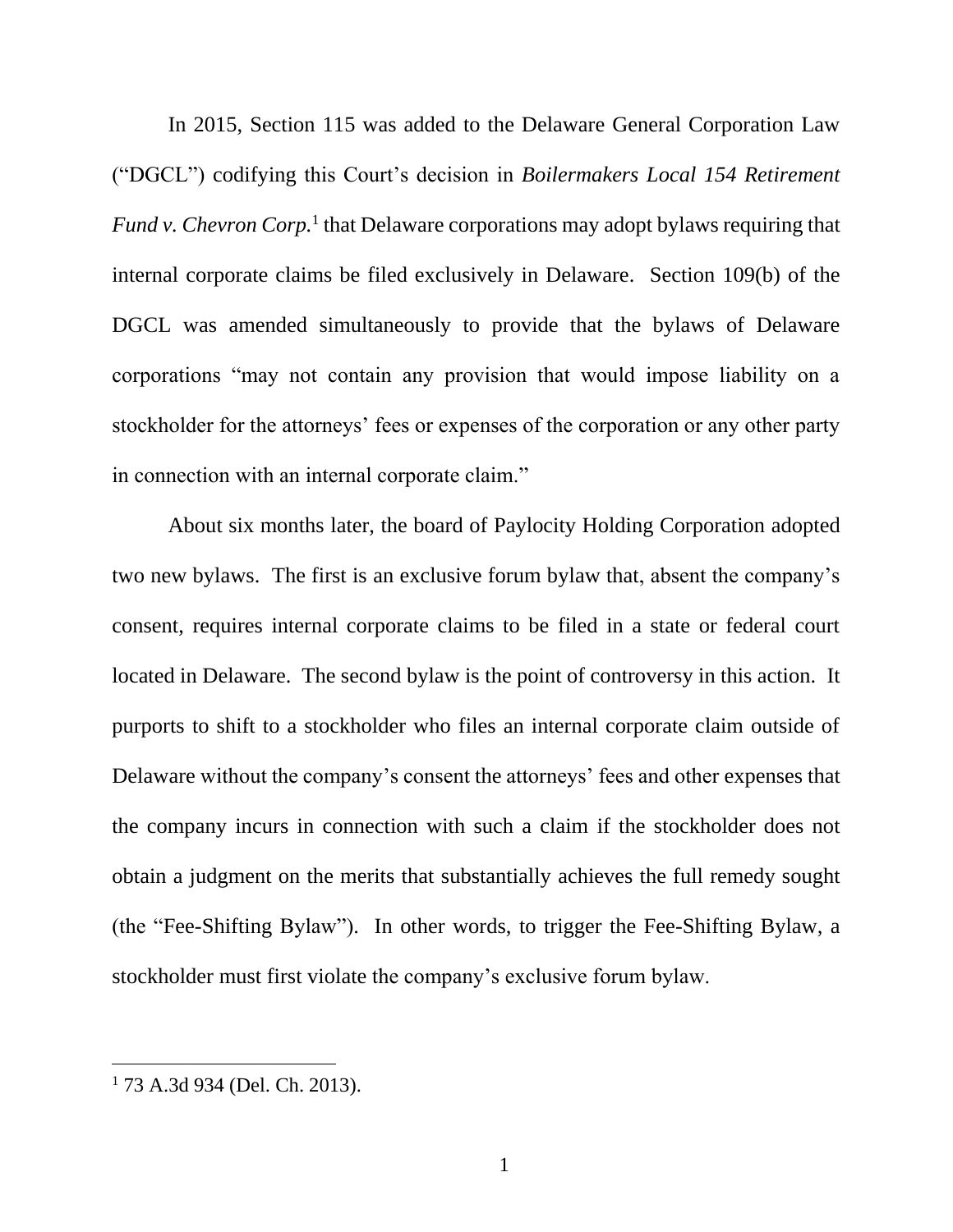In this action, a stockholder of Paylocity seeks a declaration that the Fee-Shifting Bylaw is invalid under Sections 109(b) and 102(b)(6) of the DGCL, and asserts that the members of Paylocity's board should be liable for breaching their fiduciary duties by adopting the Fee-Shifting Bylaw and by failing to disclose certain information when the company publicly disclosed its adoption. Defendants have moved to dismiss the complaint as unripe because no stockholder has filed or stated an intention to file an internal corporate claim outside of Delaware, and for failure to state a claim for relief.

For the reasons that follow, I conclude that plaintiff's claims are ripe for review because the validity of the Fee-Shifting Bylaw otherwise may never be subject to judicial review given its deterrent effect. I further conclude that plaintiff's challenge under Section 109(b) states a claim for relief because that statute plainly prohibits "any" bylaw that purports to shift a corporation's litigation expenses to a stockholder in connection with the pursuit of an internal corporate claim without regard to where such a claim is filed. Plaintiff's remaining two claims will be dismissed because plaintiff has failed to demonstrate that the Fee-Shifting Bylaw necessarily violates Section 102(b)(6), which concerns when personal liability for the corporation's "debts" may be imposed on stockholders, and because he has failed to plead facts sufficient to warrant a reasonable inference that Paylocity's directors acted in bad faith.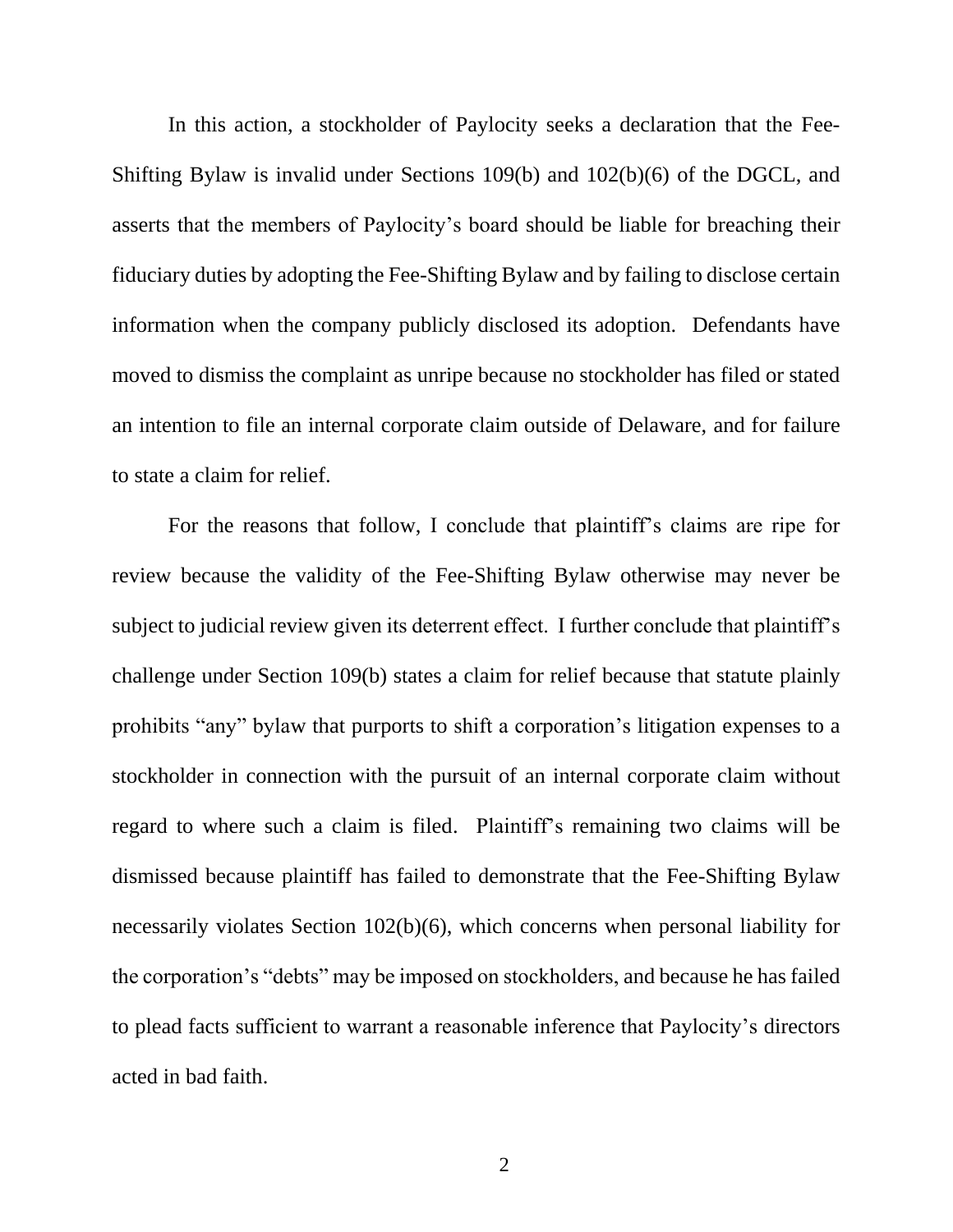### **I. BACKGROUND**

 $\overline{a}$ 

The facts in this opinion are drawn from the Verified Class Action Complaint (the "Complaint") and documents incorporated therein.<sup>2</sup>

### **A. The Parties**

Defendant Paylocity Holding Corporation, a Delaware corporation, is headquartered in Arlington Heights, Illinois. Paylocity is a cloud-based provider of payroll and human capital management software solutions for medium-sized organizations with between 20 and 1,000 employees. Its stock is publicly traded on NASDAQ.

Individual defendants Steven J. Sarowitz, Steven R. Beauchamp, Jeffrey T. Diehl, Mark H. Mischler, Andres D. Reiner, and Ronald V. Waters III were the six members of Paylocity's board of directors when the Fee-Shifting Bylaw was adopted. Sarowitz is the Chairman and founder of Paylocity. Plaintiff John Solak alleges he has been a Paylocity stockholder at all times relevant to the allegations in the Complaint.

<sup>2</sup> *See Winshall v. Viacom Int'l, Inc.*, 76 A.3d 808, 818 (Del. 2013) (internal quotations omitted) ("a plaintiff may not reference certain documents outside the complaint and at the same time prevent the court from considering those documents' actual terms" in connection with a motion to dismiss).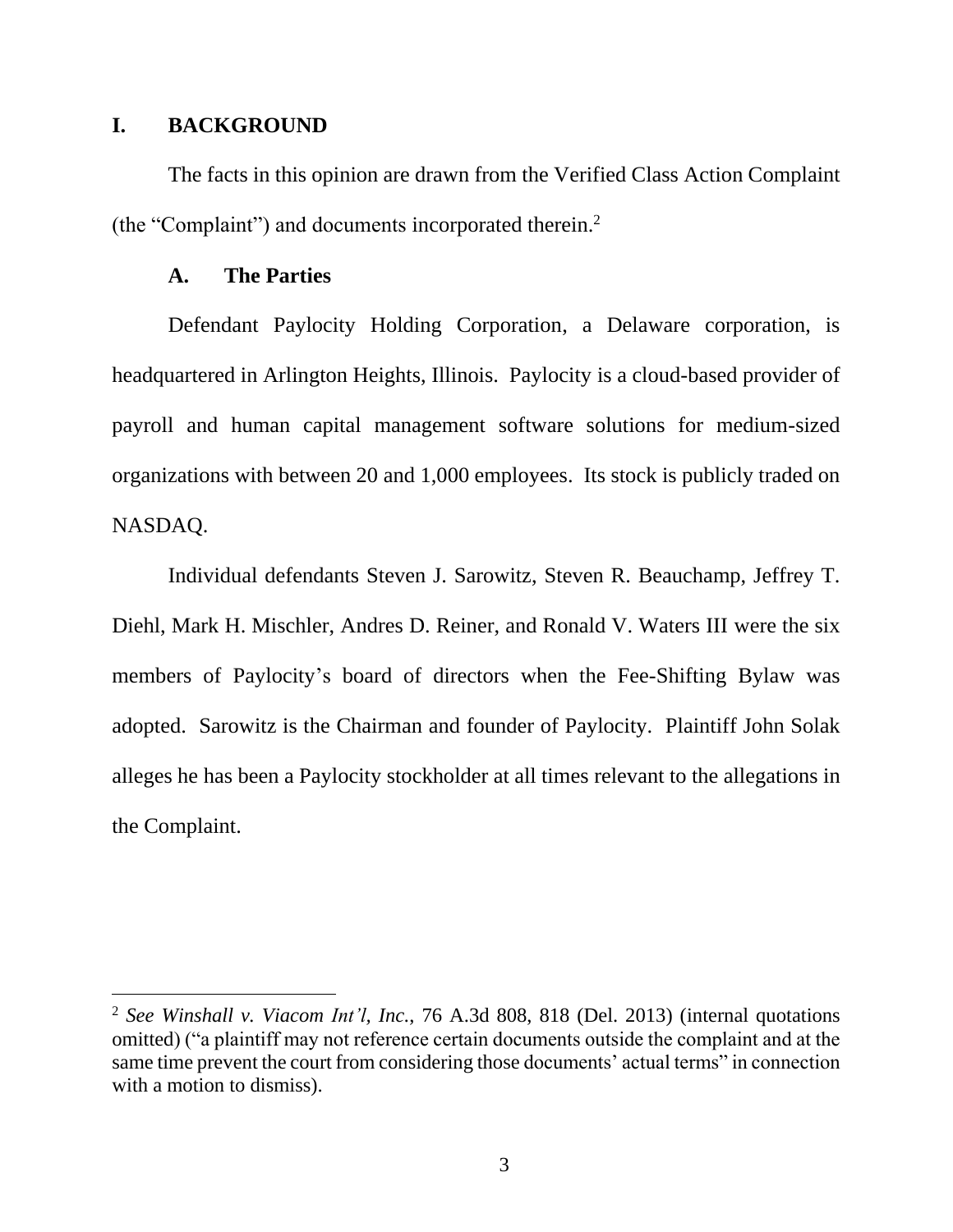#### **B. The Legislative Response to the** *ATP* **Decision**

In May 2014, the Delaware Supreme Court held in *ATP Tour, Inc. v. Deutscher Tennis Bund* that "the board of a Delaware non-stock corporation may lawfully adopt a bylaw that shifts all litigation expenses to a plaintiff in intracorporate litigation who does not obtain a judgment on the merits that substantially achieves, in substance and amount, the full remedy sought."<sup>3</sup> Concern that this ruling would lead to the adoption of fee-shifting bylaws in stock corporations prompted a quick legislative response.

Within one year of the *ATP* decision, the Corporation Law Council of the Delaware State Bar Association proposed legislation to "limit *ATP* to its facts" and prevent the boards of Delaware stock corporations from adopting fee-shifting bylaws. 4 In an explanatory memo, the Council expressed concern that such bylaws would deter stockholders from enforcing otherwise meritorious claims.<sup>5</sup> The Council further commented that "[p]ermitting fee shifting as a limitation on stockholder litigation would be functionally equivalent to permitting corporate

5 *Id.* at 3-4.

<sup>3</sup> 91 A.3d 554, 557 (Del. 2014).

<sup>4</sup> Explanation of Council Legislative Proposal at 12 (hereafter "Council Memo") (Transmittal Aff. of Ethan H. Townsend Ex. B).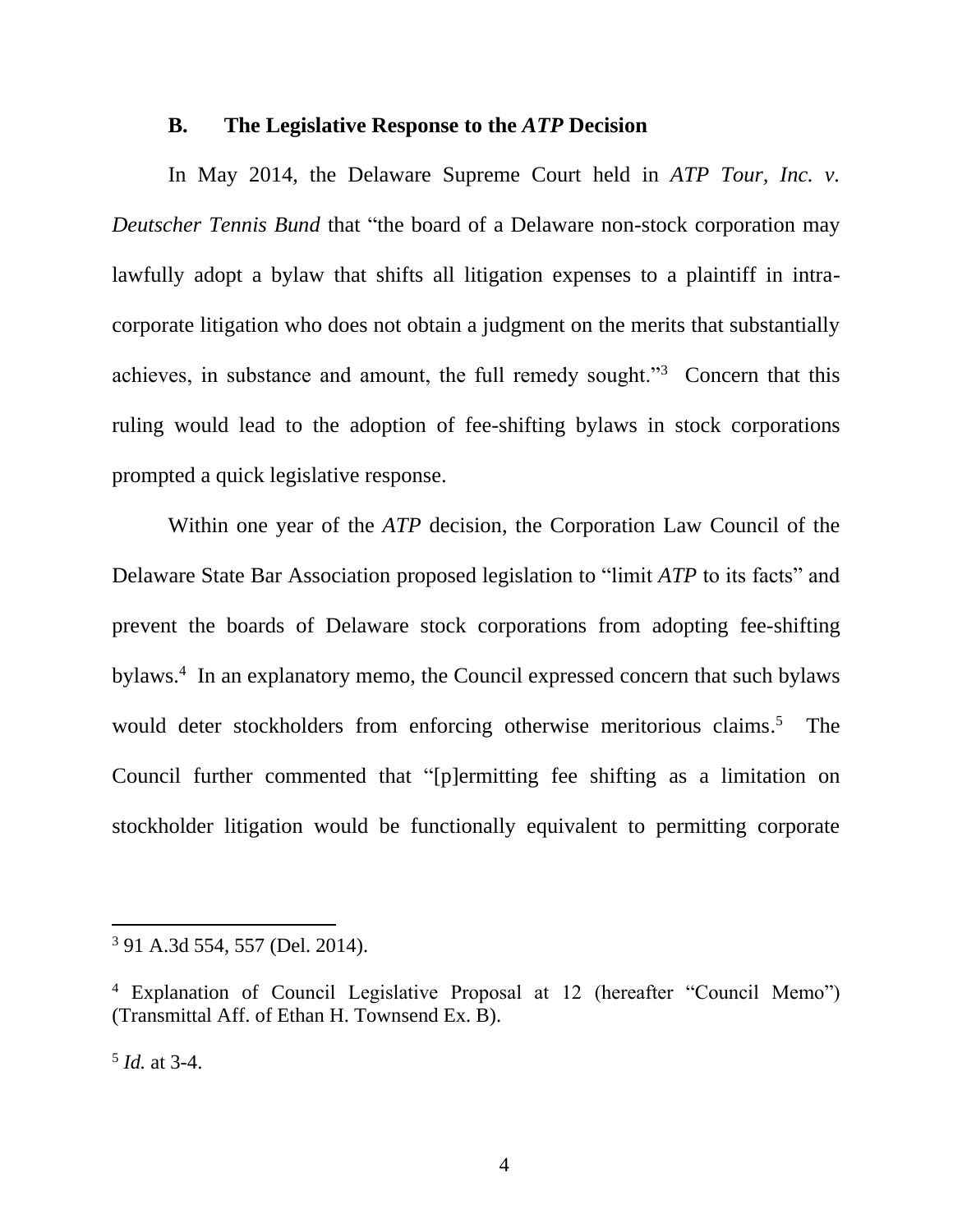charter or bylaw provisions limiting or eliminating the fiduciary duties of officers and directors," which the Council had "steadfastly declined to permit," and that Delaware courts "already have sufficient tools to deter litigation of limited merit" without the need for fee shifting bylaws.<sup>6</sup>

The legislation the Council proposed was signed into law on June 24, 2015, and became effective on August 1, 2015.<sup>7</sup> It amended the DGCL in two ways pertinent to this case. First, it added Section 115 codifying this Court's decision in *Boilermakers* to provide that the certificate of incorporation or the bylaws of a Delaware corporation "may require, consistent with applicable jurisdictional requirements, that any or all internal corporate claims shall be brought solely and exclusively in any or all of the courts in this State."<sup>8</sup> Section 115 defines "internal corporate claims" to mean "claims, including claims in the right of the corporation, (i) that are based upon a violation of a duty by a current or former director or officer or stockholder in such capacity, or (ii) as to which this title confers jurisdiction upon the Court of Chancery."<sup>9</sup> Second, in response to *ATP*, the legislation amended

9 *Id.*

<sup>6</sup> *Id.* at 6, 7-8, 12**.**

<sup>7</sup> Compl. ¶ 18.

<sup>8</sup> 8 *Del. C.* § 115.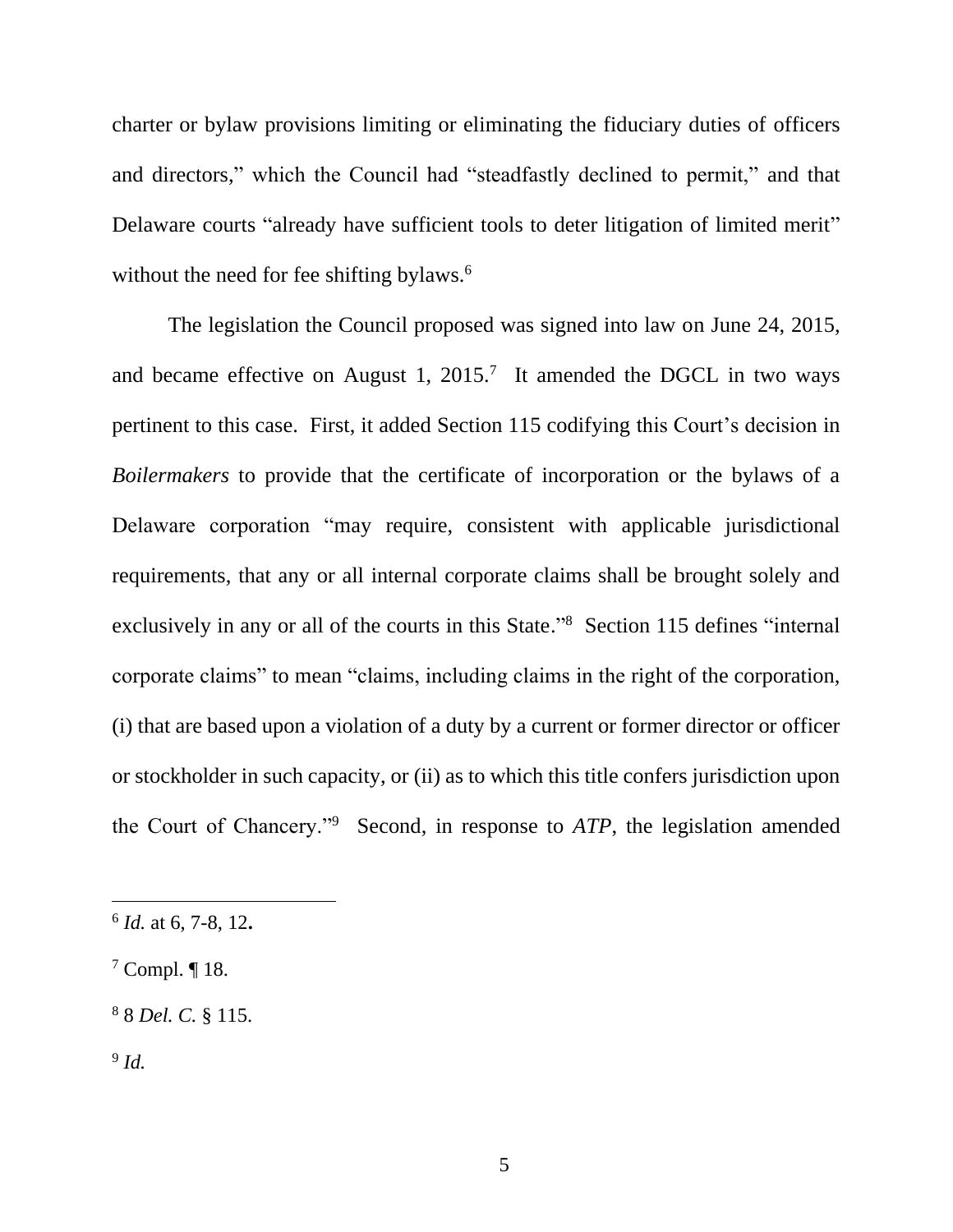Section 109(b) to provide that "bylaws may not contain any provision that would impose liability on a stockholder for the attorneys' fees or expenses of the corporation or any other party in connection with an internal corporate claim, as defined in  $\S$  115 of this title."<sup>10</sup>

## **C. Paylocity Adopts the Fee-Shifting Bylaw**

On February 2, 2016, about six months after the amendments to the DGCL enacted in the wake of *ATP* became effective, the Paylocity board amended its bylaws to add a new Article VIII.<sup>11</sup> It contains two provisions.

Section 8.1 is an exclusive-forum provision. It provides that, unless the company otherwise consents, courts located in Delaware shall be "the sole and exclusive forum for" certain specified disputes:

Unless the corporation consents in writing to the selection of an alternative forum, the sole and exclusive forum for (i) any derivative action or proceeding brought on behalf of the corporation, (ii) any action asserting a claim of breach of a fiduciary duty owed by any current or former director, officer or other employee of the corporation to the corporation or the corporation's stockholders, (iii) any action asserting a claim arising pursuant to any provision of the Delaware General Corporation Law, or (iv) any action asserting a claim governed by the internal affairs doctrine (each an "Action") shall be a state or federal court located within the state of Delaware (a "Chosen Court"),

<sup>10</sup> 8 *Del. C.* § 109(b).

<sup>11</sup> *See* Compl. ¶ 24.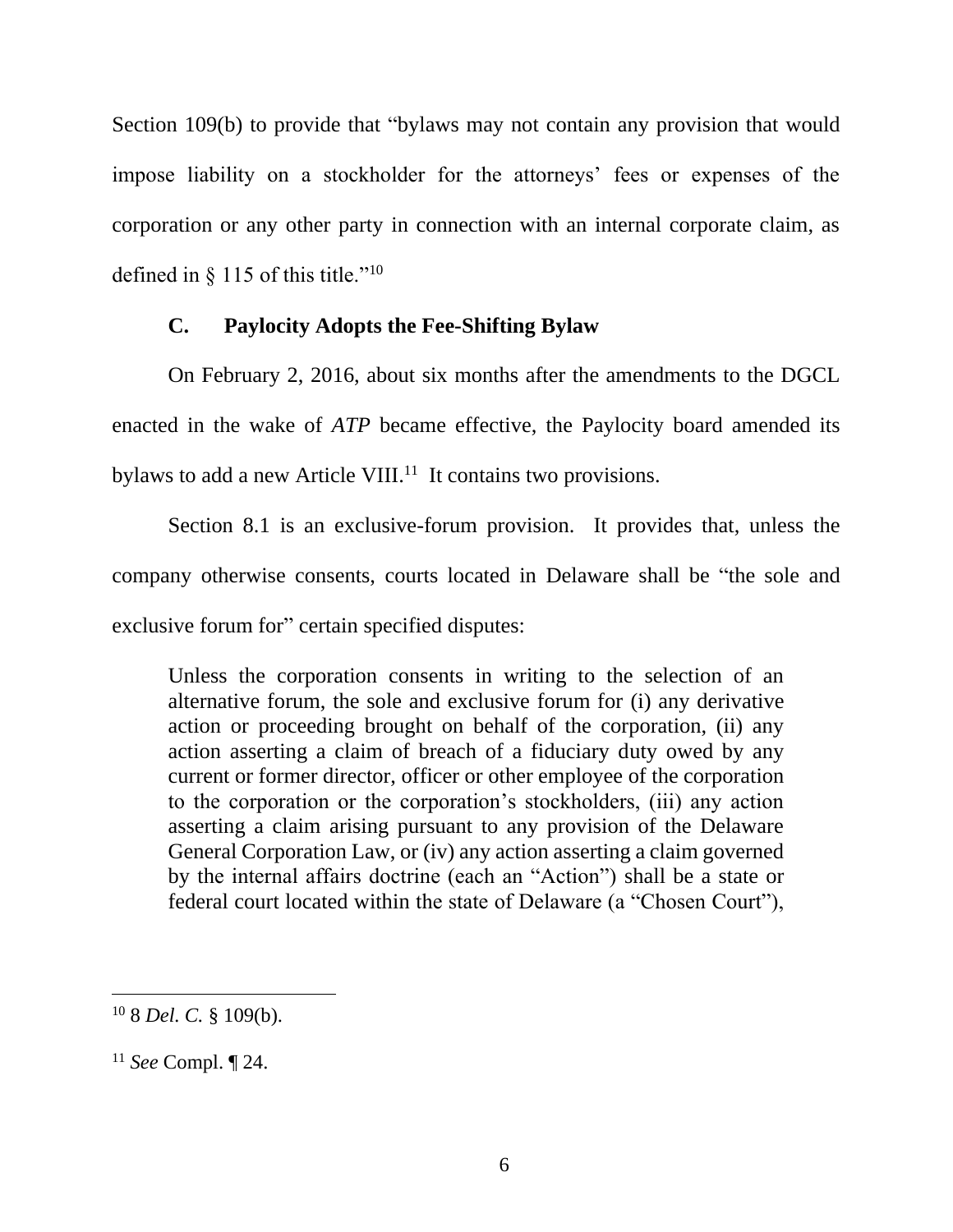in all cases subject to the court's having personal jurisdiction over the indispensable parties named as defendants. 12

Section 8.2 is a fee-shifting provision. In general terms, it shifts the company's litigation expenses (including attorneys' fees) to any stockholder who brings, substantially assists, or has a direct financial interest in any "Action" in a forum not located in Delaware, unless the stockholder obtains a judgment on the merits that substantially achieves the full remedy sought:

8.2 Extra-Forum Claims. To the fullest extent permitted by law, in the event that (A) any current or former stockholder of the corporation acting as such ("Claiming Party") initiates, joins or asserts any Action in a court, tribunal or other arbitral or judicial body, in each case other than in a Chosen Court (an "Extra-Forum Claim"), or offers substantial assistance to, or has a direct financial interest in (other than simply in such person's capacity as a stockholder of the corporation), any Extra-Forum Claim against the corporation and/or any current or former director, officer, employee or agent of the corporation (collectively, an "Aligned Party"), (B) the corporation does not consent in writing to waive applicability of this bylaw to a specified Extra-Forum Claim and (C) the Claiming Party (or the third party that received substantial assistance from the Claiming Party or in whose Extra-Forum Claim the Claiming Party had a direct financial interest) does not obtain a judgment on the merits that substantially achieves, in substance and amount, the full remedy sought, then each Claiming Party shall be obligated jointly and severally to reimburse the corporation and any such Aligned Party the greatest amount permitted by law of all fees, costs and expenses of every kind and description (including but not limited to, all reasonable attorneys' fees and other litigation expenses)

 $\overline{a}$ <sup>12</sup> Amendment to Amended and Restated Bylaws of Paylocity Holding Corporation (hereafter "Amendment to Paylocity Bylaws") (Townsend Aff. Ex. A).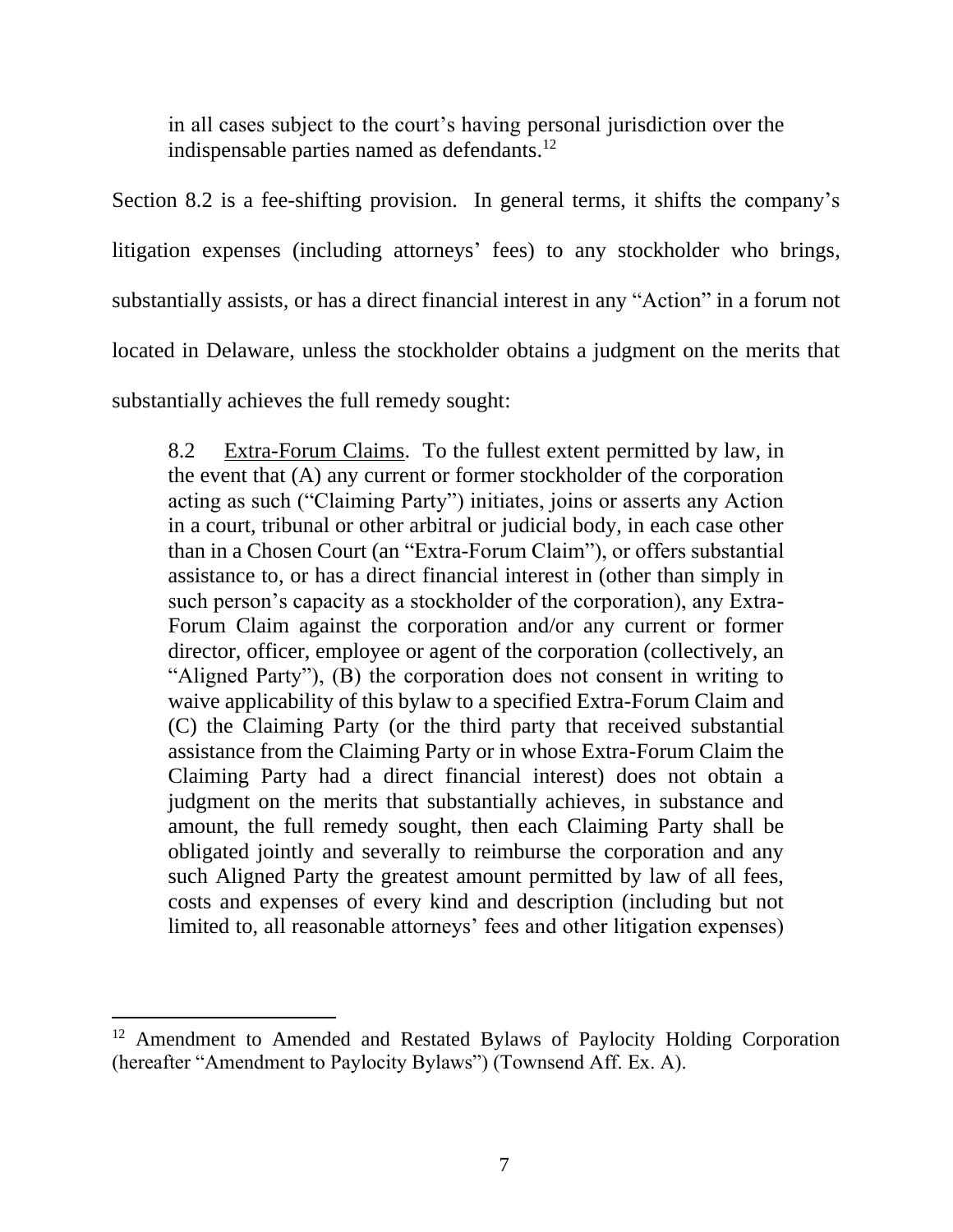that the parties may incur in connection with such Extra-Forum Claim.<sup>13</sup> (As defined above, the "Fee-Shifting Bylaw").

Defendant acknowledges that the term "Action" as defined in Section 8.1 is substantively the same as the term "internal corporate claim" as defined in Section 115 of the DGCL. 14 Thus those terms are used interchangeably in this opinion.

On February 5, 2016, Paylocity filed a Form 8-K with the Securities and Exchange Commission disclosing the adoption of Article VIII and attaching a copy of it.<sup>15</sup> The 8-K did not mention Section  $102(b)(6)$  of the DGCL or the recently enacted amendment to Section 109(b) of the DGCL.

#### **D. The Present Action**

On May 5, 2016, plaintiff filed this action on behalf of a putative class of Paylocity stockholders. The Complaint contains three claims. In Count I, plaintiff asserts that the Fee-Shifting Bylaw violates the prohibition against fee-shifting bylaws in Section 109(b) of the DGCL. In Count II, plaintiff asserts that the Fee-Shifting Bylaw violates Section 102(b)(6) of the DGCL, which provides that, absent express approval in the certificate of incorporation, stockholders "shall not be personally liable for the payment of the corporation's debts except as they may be

 $13 \, Id.$ 

<sup>14</sup> *See* Tr. at 18-20 (Sept. 27, 2016).

<sup>15</sup> Form 8-K (Transmittal Affidavit of Craig J. Springer Ex. D).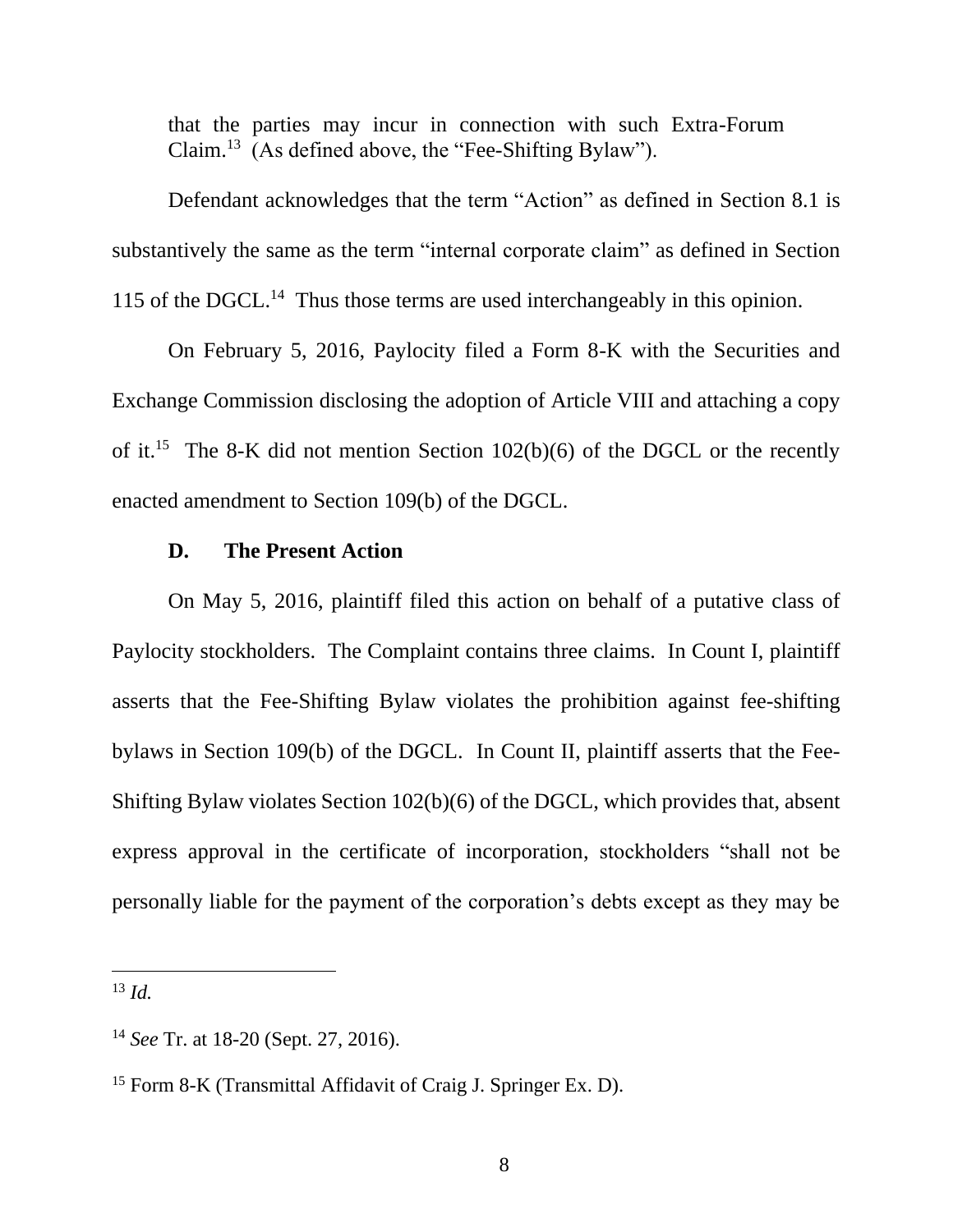liable by reason of their own conduct or acts." In Count III, plaintiff asserts that the board of directors breached their fiduciary duties by adopting the Fee-Shifting Bylaw and by failing to disclose certain information when the company publicly disclosed its adoption.

#### **II. ANALYSIS**

 $\overline{a}$ 

Defendants have moved to dismiss the Complaint under Court of Chancery Rule 12(b)(1) for lack of subject matter jurisdiction on the theory that plaintiff's claims are not ripe for review, and under Court of Chancery Rule 12(b)(6) for failure to state a claim upon which relief can be granted. I address these arguments in turn.

# **A. Plaintiff's Facial Challenge to the Fee-Shifting Bylaw is Ripe**

In Counts I and II of the Complaint, plaintiff asserts that the Fee-Shifting Bylaw is facially invalid under Sections 109(b) and 102(b)(6) of the DGCL. Plaintiff does not assert an "as applied" challenge to the Fee-Shifting Bylaw.

Section  $111(a)(1)$  of the DGCL confers jurisdiction on the Court to "determine" the validity of the provisions of . . . the bylaws of a corporation." Under 10 *Del. C.*  § 6501, this Court may issue a declaratory judgment to determine the validity of a bylaw, provided that there is an "actual controversy" between the parties. For an actual controversy to exist, the issue in dispute must be ripe for determination.<sup>16</sup>

<sup>16</sup> *Stroud v. Milliken Enters., Inc.*, 552 A.2d 476, 479-80 (Del. 1989).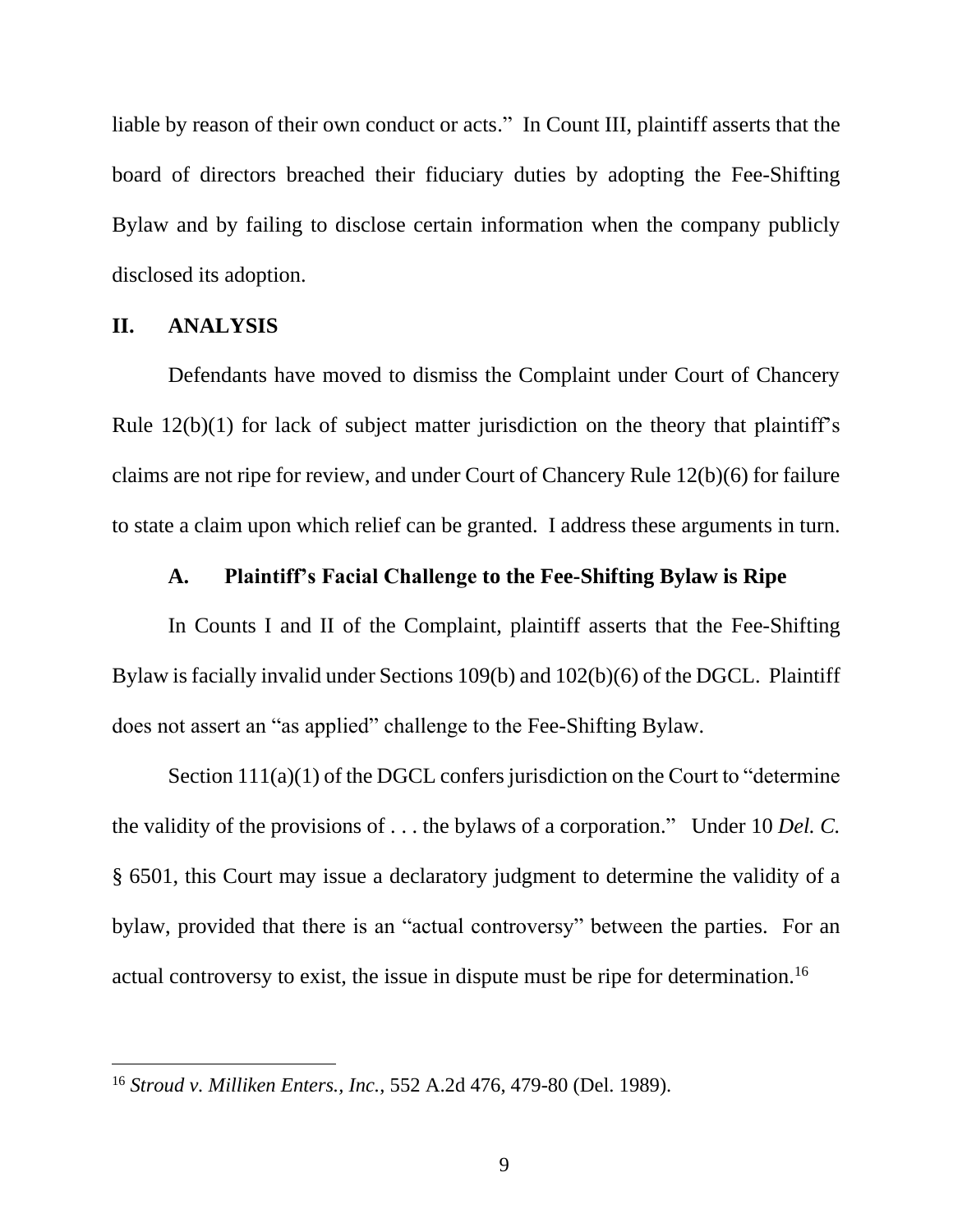"Ripeness, the simple question of whether a suit has been brought at the correct time, goes to the very heart of whether a court has subject matter jurisdiction."<sup>17</sup> The ripeness doctrine prevents Delaware courts from exercising jurisdiction over disputes where doing so would result in the rendering of an advisory or hypothetical opinion:

Courts decline to render hypothetical opinions, that is, dependent on supposition, for two basic reasons. "First, judicial resources are limited and must not be squandered on disagreements that have no significant current impact and may never ripen into legal action [appropriate for judicial resolution]. Second, to the extent that the judicial branch contributes to law creation in our legal system, it legitimately does so interstitially and because it is required to do so by reason of specific facts that necessitate a judicial judgment." Whenever a court examines a matter where facts are not fully developed, it runs the risk not only of granting an incorrect judgment, but also of taking an inappropriate or premature step in the development of the law.<sup>18</sup>

As our Supreme Court recently explained, a "common sense assessment" must be

made in determining whether a case is ripe for adjudication:

A ripeness determination requires a common sense assessment of whether the interests of the party seeking immediate relief outweigh the concerns of the court "in postponing review until the question arises in some more concrete and final form." Generally, a dispute will be deemed ripe if "litigation sooner or later appears to be unavoidable and where the material facts are static." Conversely, a dispute will be deemed not ripe where the claim is based on "uncertain and contingent

<sup>17</sup> *Bebchuk v. CA, Inc.*, 902 A.2d 737, 740 (Del. Ch. 2006).

<sup>18</sup> *Stroud*, 552 A.2d at 480 (quoting *Schick Inc. v. Amalgamated Clothing and Textile Workers Union*, 533 A.2d 1235, 1239 (Del. Ch. 1987) (Allen, C.)).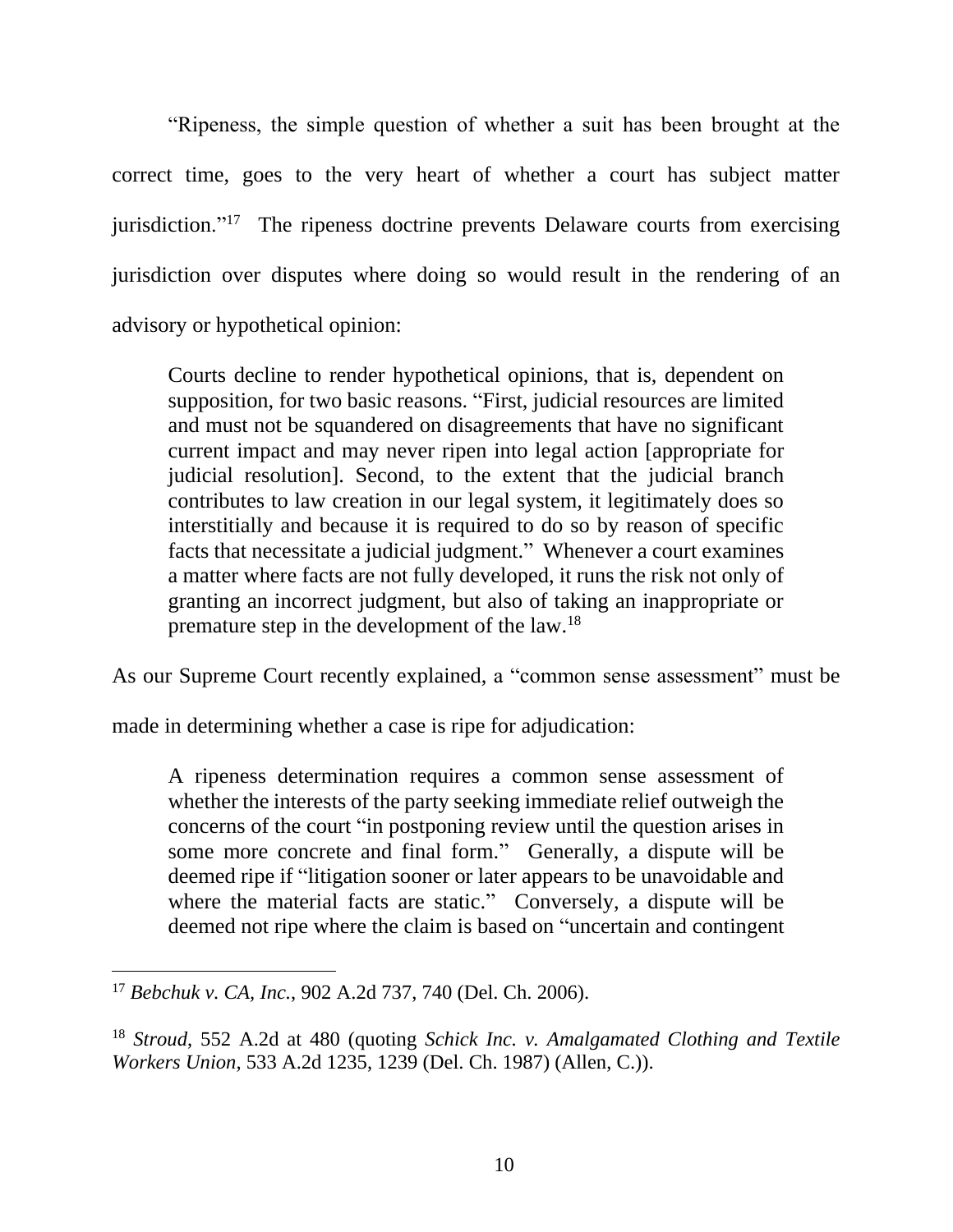events" that may not occur, or where "future events may obviate the need" for judicial intervention.<sup>19</sup>

Applying these principles, this Court has commented that "[f]acial challenges to the legality of provisions in corporate instruments are regularly resolved by this Court."<sup>20</sup>

Despite the facial nature of plaintiff's challenge to the validity of the Fee-Shifting Bylaw, defendants contend that plaintiff's claims are not ripe because no stockholder of Paylocity has filed an action outside of Delaware that would trigger the Fee-Shifting Bylaw, and because plaintiff has not pled an intention to bring such an action. Although the factual premise of defendants' position is correct, I disagree that it negates the ripeness of the current dispute.

<sup>19</sup> *XI Specialty Ins. Co. v. WMI Liquidating Trust*, 93 A.3d 1208, 1217-18 (Del. 2014) (citations omitted); *see also Rollins Int'l, Inc. v. Int'l Hydronics Corp.*, 303 A.2d 660, 662 (Del. 1973) (citations omitted) ("While it is true that courts will not entertain suits seeking an advisory opinion or an adjudication of hypothetical questions, the courts do entertain declaratory judgment actions where the alleged facts are such that a true dispute exists and eventual litigation appears to be unavoidable.").

<sup>&</sup>lt;sup>20</sup> *Lions Gate Entm't Corp. v. Image Entm't Inc.*, 2006 WL 1668051, at \*6 (Del. Ch. June 5, 2006); *see also Boilermakers,* 73 A.3d at 945 (facial challenge to pair of forum-selection bylaws "ripe for adjudication now" because "plaintiffs' lawsuits were chilling the adoption of such bylaws") (Strine, C.); *Moran v. Household Int'l, Inc.*, 490 A.2d 1059, 1072 (Del. Ch. 1985) (validity of stockholder rights plan ripe because plaintiff's action contests the plan's "present depressing effect . . . regardless of whether the rights are in fact ever triggered").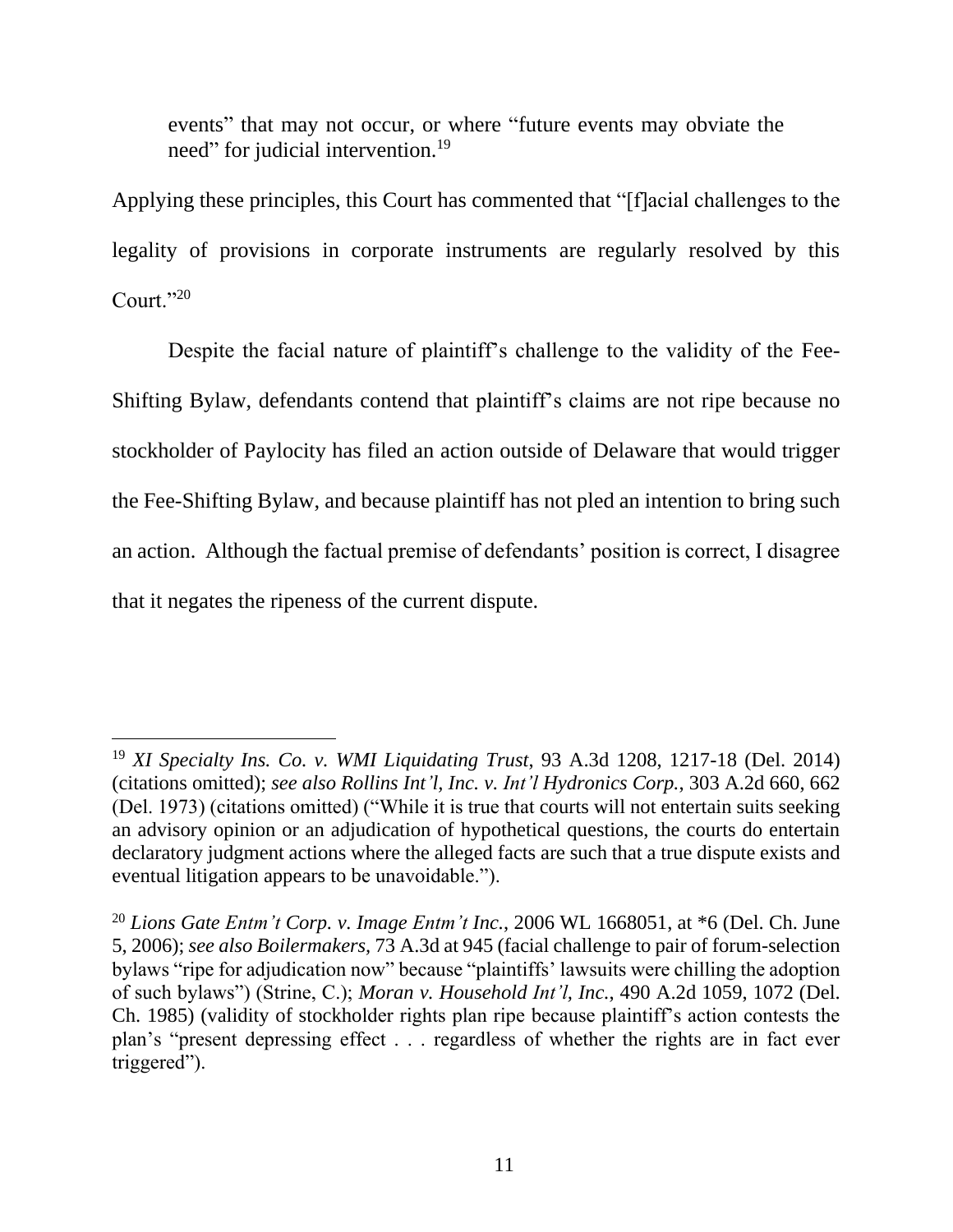This Court repeatedly has recognized disputes to be ripe for review when stockholders challenge measures that have a substantial deterrent effect.<sup>21</sup> Here, the practical reality is that, so long as the Fee-Shifting Bylaw remains in place, it is highly unlikely that any rational stockholder of Paylocity would file an internal corporate claim outside of Delaware because of the significant risk of personal liability that triggering the Fee-Shifting Bylaw presents. As the Corporate Law Council observed in advocating for the adoption of the amendment to Section 109(b) to bar such fee-shifting bylaws, "few stockholders will rationally be able to accept the risk of exposure to millions of dollars in attorneys' fees to attempt to rectify a perceived corporate wrong, no matter how egregious."<sup>22</sup> To decline to review the

<sup>21</sup> *See In Re Allergan*, 2014 WL 5791350, at \*8 (Del. Ch. Nov. 7, 2014) (collecting authorities); *see also Moran*, 490 A.2d at 1072 (validity of a stockholder rights plan ripe for review, reasoning that "the plaintiffs here are seeking a declaration that the Rights Plan, because of its deterrent features, presently affects shareholders' fundamental rights and is illegal under Delaware law."); *KLM Royal Dutch Airlines v. Checchi*, 698 A.2d 380, 384 (Del. Ch. 1997) (disputed stockholder rights plan ripe for review because "poison pill presently interferes with [the stockholder's] contractual rights to exercise the option in the future"); *Carmody v. Toll Brothers, Inc.*, 723 A.2d 1180, 1188 (Del. Ch. 1998) (validity of dead hand provision in stockholder rights plan ripe because its "*present* depressing and deterrent effect upon the shareholders' interests" constitutes an "alleged *current* adverse impact"); *Leonard Loventhal Account v. Hilton Hotels Corp.*, 2000 WL 1528909, at \*2-3, 10-11 (Del. Ch. Oct. 10, 2000) (statutory validity of stockholder rights plan ripe for review); *Pontiac General Employees Retirement System v. Ballantine*, C.A. No. 9789– VCL, at \*72–77 (Del. Ch. Oct. 14, 2014) (TRANSCRIPT) (proxy put ripe for challenge because of its "deterrent effect" on running a proxy contest).

<sup>22</sup> Council Memo at 4; *see also Struogo Hollander*, 111 A.3d 590, 595 & n.19 (Del. Ch. 2015) ("no rational stockholder—and no rational plaintiff's lawyer—would risk having to pay the Defendants' uncapped attorneys' fees to vindicate the rights of the Company's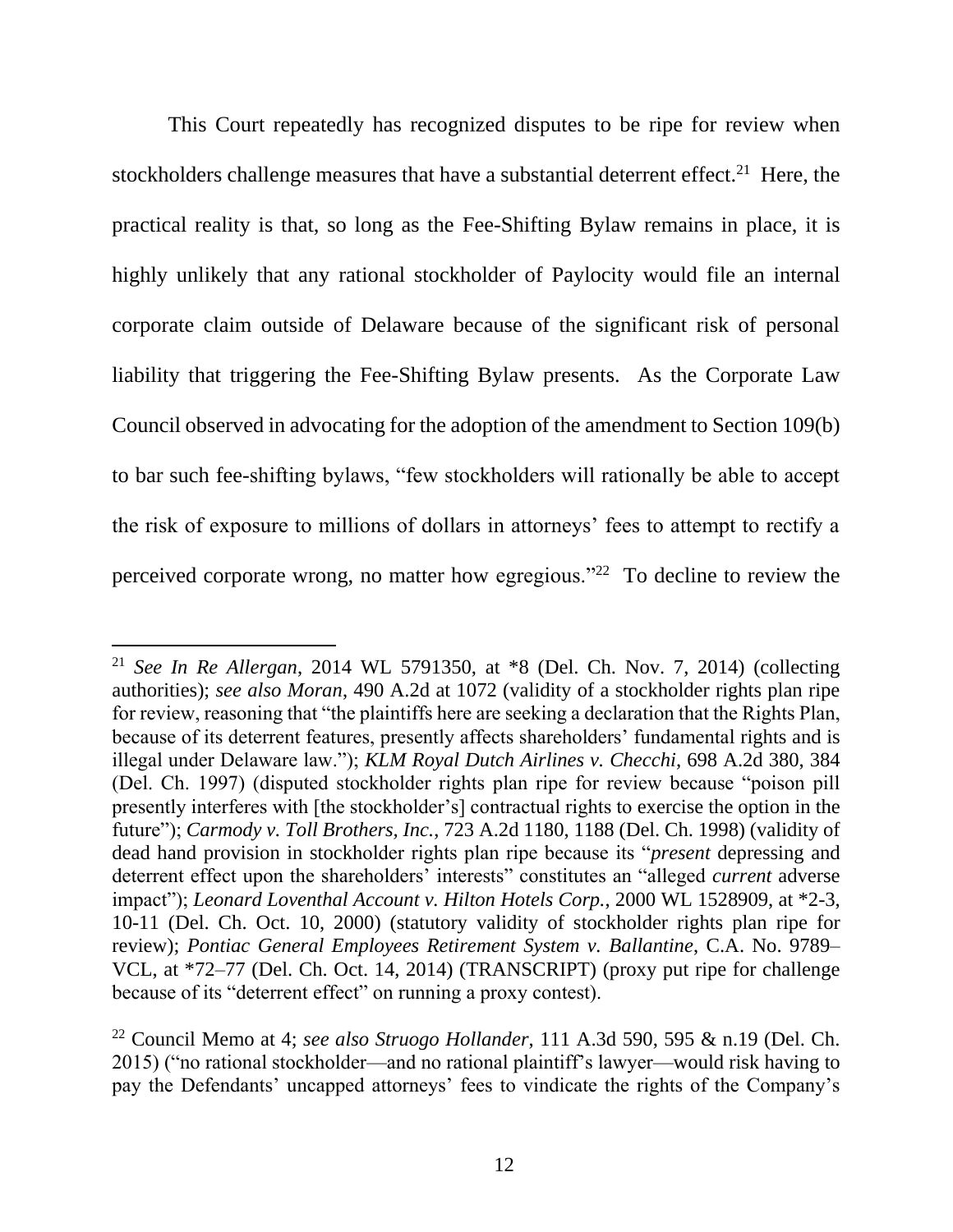Fee-Shifting Bylaw thus would mean, as a practical matter, that its validity under the DGCL would never be subject to judicial review.

Declining review of the Fee-Shifting Bylaw also could encourage other corporate boards to adopt similar bylaws to take advantage of their potent deterrent effect on stockholders without regard to whether such provisions are legally permissible. Thus, deciding "the basic legal questions presented" by the plaintiff's complaint "will provide efficiency benefits to not only the defendants and their stockholders, but to other corporations and their investors."<sup>23</sup> "Corporate fiduciaries must be given clear notice of what conduct is and is not allowed."<sup>24</sup> Given the very real possibility that the Fee-Shifting Bylaw would never be subjected to judicial review if it were necessary to wait for it to be triggered, and because no beneficial purpose is served by perpetuating uncertainty concerning the permissibility of feeshifting bylaws, particularly in the wake of the recent amendments to the DGCL, my common sense assessment is that plaintiff's claims should be reviewed now.

minority stockholders."); *Kastis v. Carter*, 2014 WL 6684596 (Del. Ch. July 21, 2014) (stockholder confronted with a non-reciprocal fee-shifting bylaw moved to invalidate the bylaw or, alternatively, to permit plaintiff's counsel to withdraw and to dismiss the action).

<sup>23</sup> *Boilermakers*, 73 A.3d at 938.

<sup>&</sup>lt;sup>24</sup> *Loventhal*, 2000 WL 1528909, at \*11 (statutory validity of stockholder rights plan ripe for review).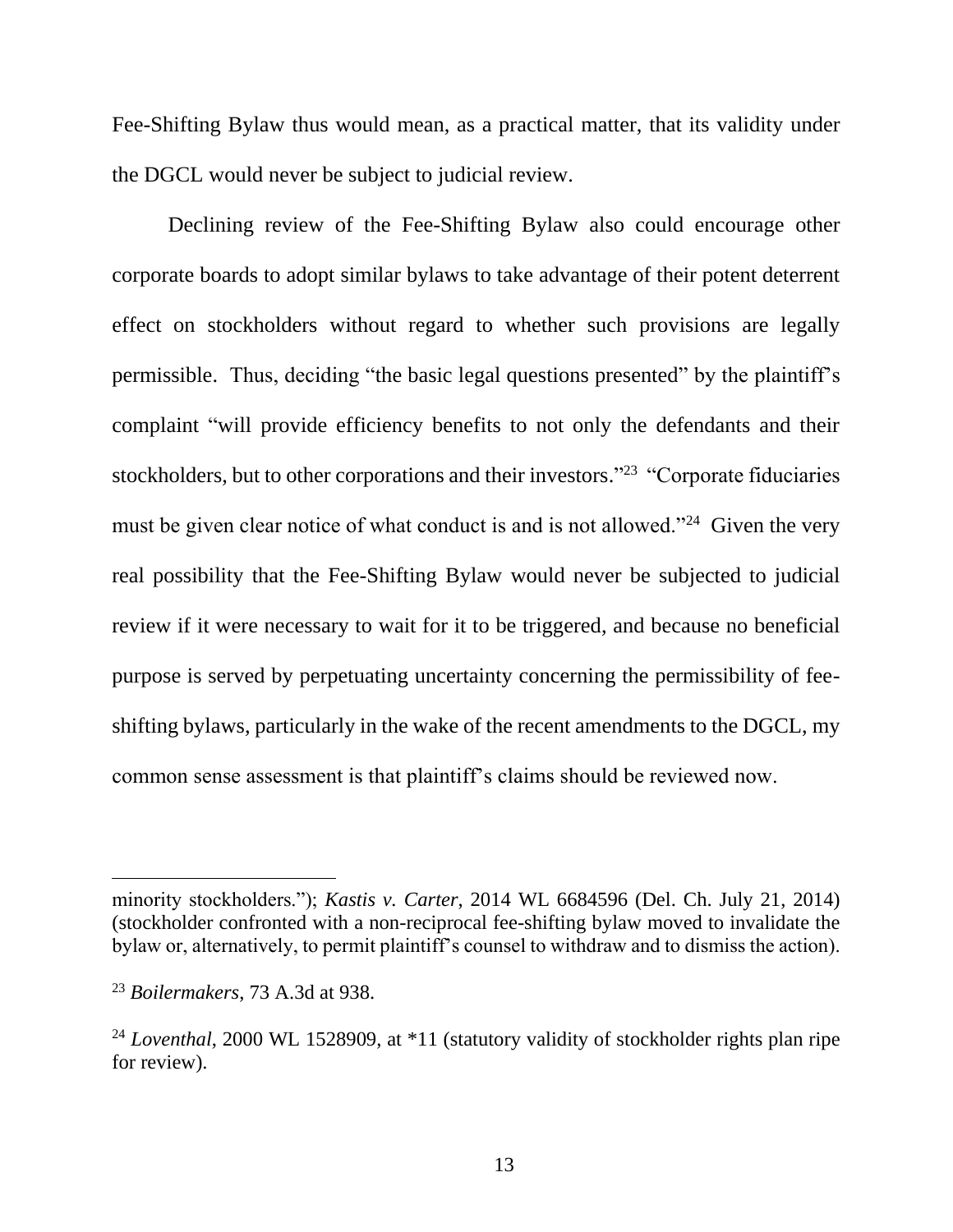The primary authority on which defendants rely to challenge ripeness, Chancellor Chandler's decision in *Wayne County Employees' Retirement System v. Corti*, <sup>25</sup> is distinguishable. *Corti* involved a challenge to two provisions in the certificate of incorporation of Activision Blizzard. The plaintiff in *Corti*, unlike the plaintiff here, did "not allege any present negative or detrimental effect on shareholders that warrants granting declaratory relief."<sup>26</sup> The Chancellor instead found that the plaintiff in *Corti* was "merely . . . able to conjure up hypothetical situations in which the challenged provisions *may* be applied contrary to Delaware law."<sup>27</sup> By contrast, plaintiff here challenges the facial validity of the Fee-Shifting Bylaw based on the plain text of two provisions of the DGCL.

To be clear, I do not intend to suggest that a stockholder who files an internal corporate claim outside of Delaware in blatant violation of a plainly-valid forumselection bylaw would suffer a detriment from being compelled to litigate in the mandated forum, nor should such behavior be condoned. To the contrary, stockholders are expected to play by the rules of the company in which they chose to invest. The stockholders of Paylocity nonetheless would suffer a detriment in my

<sup>26</sup> *Id.* at \*19.

<sup>27</sup> *Id.*

<sup>25</sup> 2009 WL 2219260 (Del. Ch. July 24, 2009).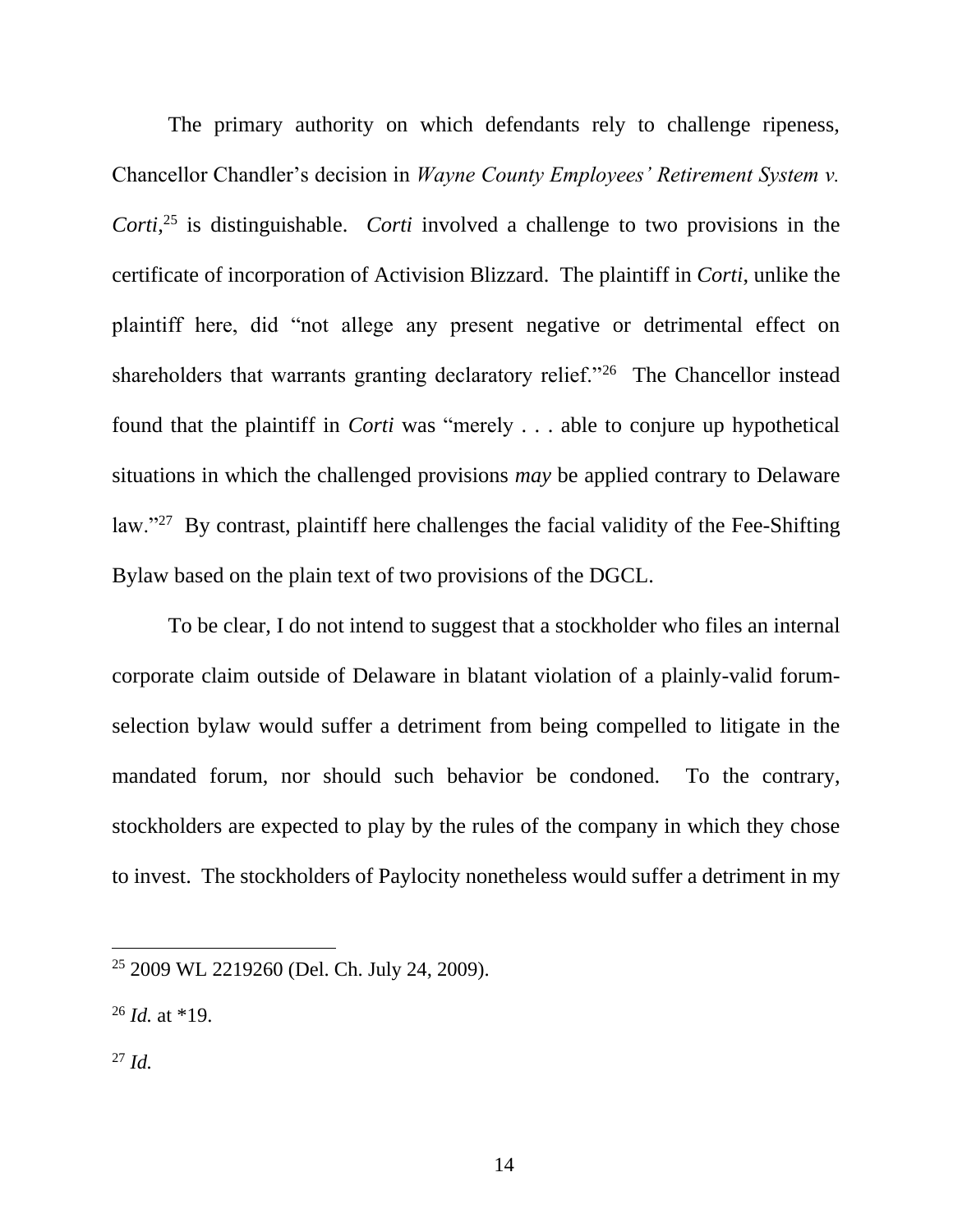view if the validity of the Fee-Shifting Bylaw were never subject to judicial review because the actions taken by their fiduciaries then would be left unchecked.<sup>28</sup> For the reasons stated above, the dispute before the Court is ripe for review.<sup>29</sup>

## **B. Defendants' Motion to Dismiss under Rule 12(b)(6)**

### **1. Standard of Review**

Having determined that plaintiff's claims are ripe for review, the next question is whether he has stated claims upon which relief can be granted. Ordinarily, there would be no disagreement over the standard that governs a motion to dismiss brought under Rule 12(b)(6), which, as our Supreme Court held in *Central Mortgage*, requires denial of "the motion unless the plaintiff could not recover under any reasonably conceivable set of circumstances susceptible of proof."30 That analysis is not so straightforward, however, when one challenges the facial validity of a corporate bylaw. That is because, as our Supreme Court held in *Frantz* 

<sup>28</sup> *See CA, Inc. v. AFSCME Emps. Pension Plan*, 953 A.2d 227, 240 (Del. 2008) ("[W]e express no view on whether the Bylaw as currently drafted, would create a better governance scheme from a policy standpoint. We decide only what is, and is not, legally permitted under the DGCL.").

 $^{29}$  Defendants also argue that the present dispute is not ripe given the presence of a "savings" clause" restricting the application of the Fee-Shifting Bylaw "[t]o the fullest extent permitted by law." I address the effect of the savings clause below in considering the merits of plaintiff's claims.

<sup>30</sup> *Cent. Mortg. Co. v. Morgan Stanley Mortg. Capital Holdings LLC*, 27 A.3d 531, 536 (Del. 2011).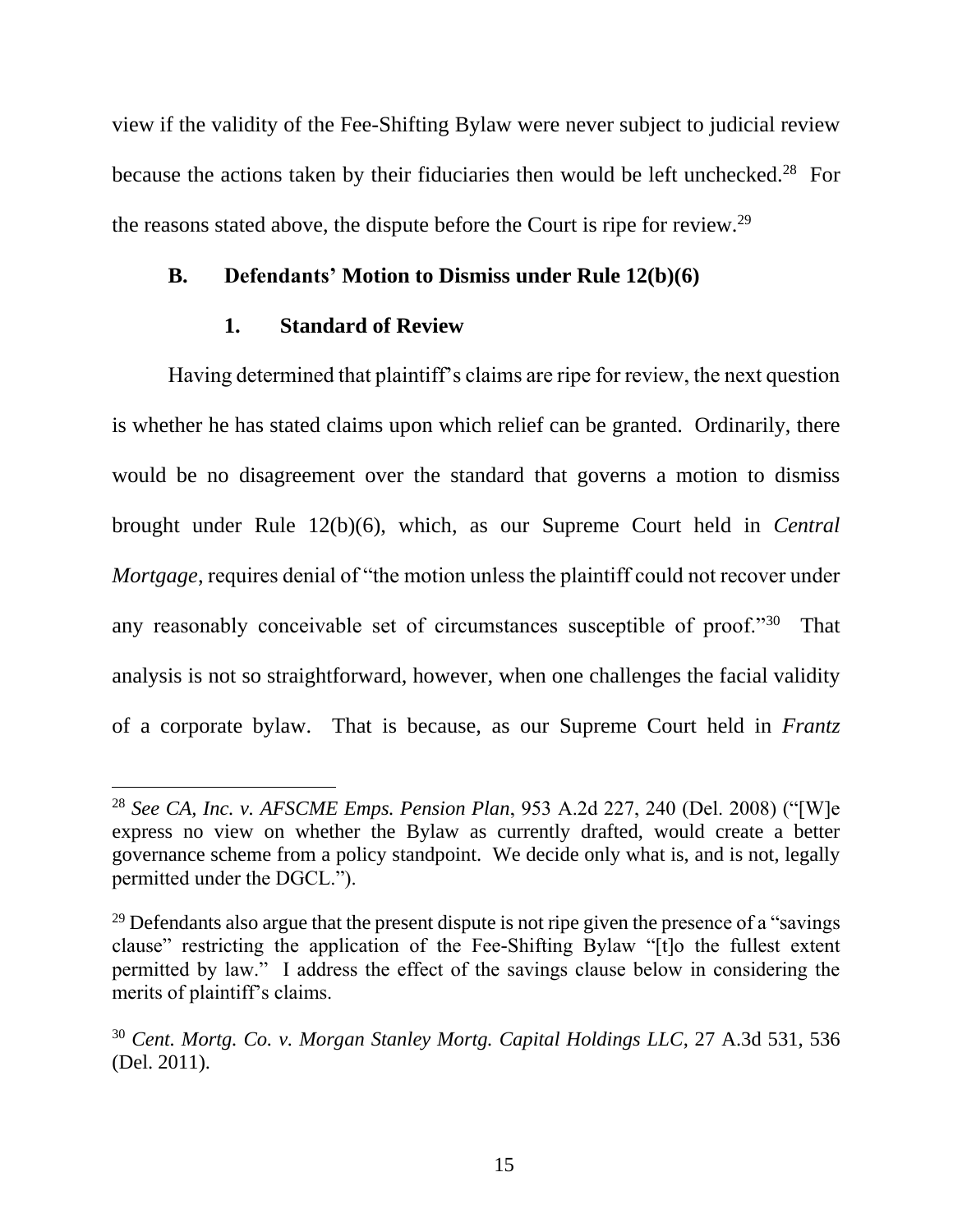*Manufacturing*, "[t]he bylaws of a corporation are presumed to be valid, and the courts will construe the bylaws in a manner consistent with the law rather than strike down the bylaws."<sup>31</sup>

Relying on *Central Mortgage* and the Delaware Supreme Court's decision in *VLIW Technology*, plaintiff argues that a motion to dismiss a challenge to the facial validity of a corporation's bylaw "should be denied unless 'defendants' interpretation is the only reasonable construction as a matter of law."<sup>32</sup> Put differently, plaintiff seeks to place the burden on defendants to demonstrate that the Fee-Shifting Bylaw is unambiguous and plainly lawful, thereby negating plaintiff's construction. Plaintiff's reliance on *VLIW Technology* is misplaced. That case involved a claim for breach of contract, which will survive dismissal under Rule 12(b)(6) where a contractual provision is ambiguous and plaintiff has advanced at least one reasonable interpretation of the provision.<sup>33</sup> VLIW Technology did not involve a challenge to the facial validity of a bylaw, which implicates the principle of presumed validity articulated in *Frantz Manufacturing*.

<sup>31</sup> *Frantz Mfg. Co. v. EAC Indus.*, 501 A.2d 401, 407 (Del. 1985).

<sup>32</sup> Pl.'s Ans. Br. 20 (quoting *VLIW Tech., LLC v. Hewlett-Packard Co.*, 840 A.2d 606, 614 (Del. 2003)).

<sup>33</sup> *See VLIW Tech.,* 840 A.2d at 615.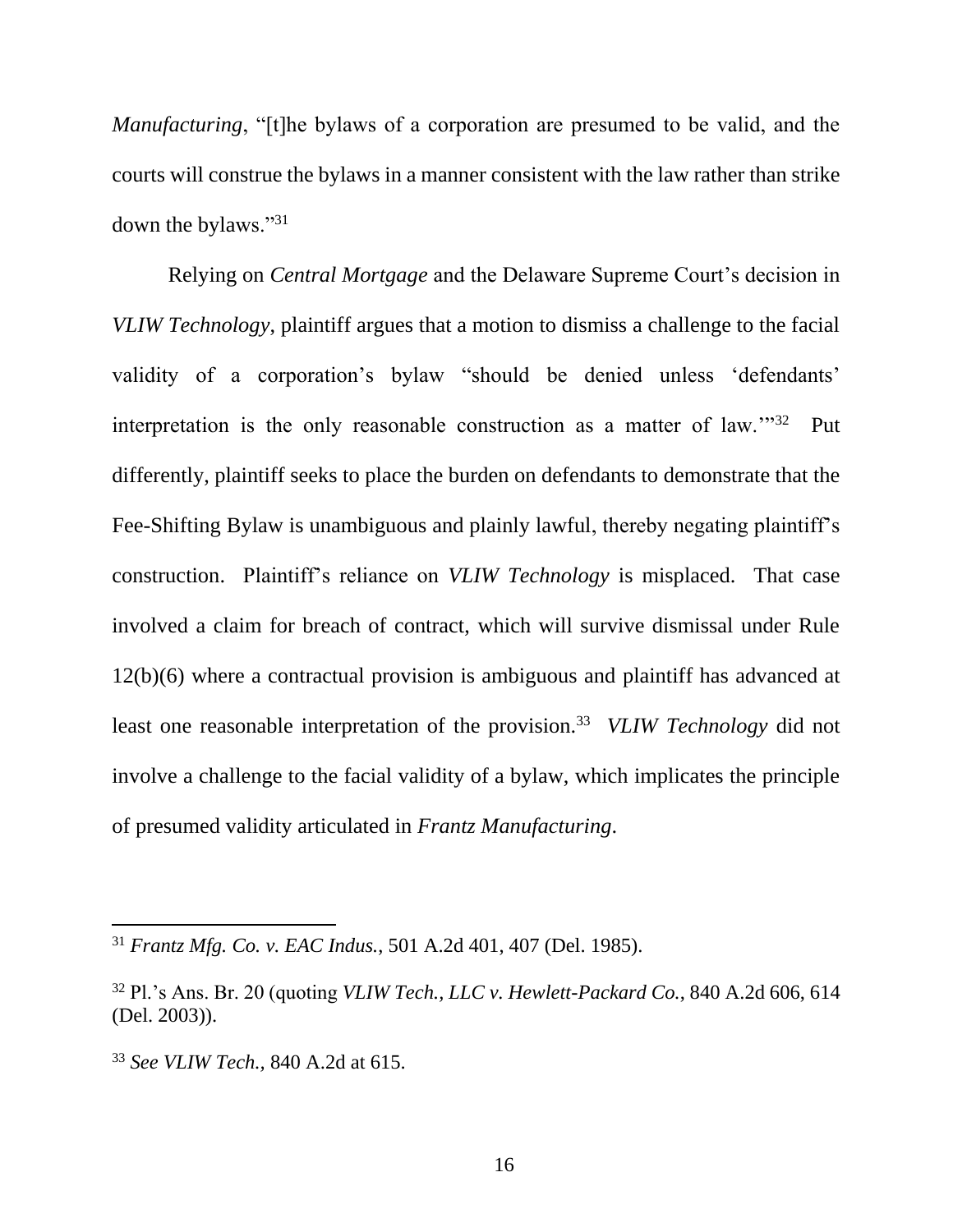Relying on *Frantz Manufacturing* and analogous principles applicable to facial challenges to a statute, Chief Justice Strine, writing as the Chancellor, held in *Boilermakers* that "a plaintiff challenging the facial validity of bylaws must 'show that the bylaws cannot operate lawfully or equitably *under any circumstances*.'"<sup>34</sup> The Chief Justice further explained that a plaintiff "voluntarily assume[s] this burden by making a facial validity challenge, and cannot satisfy it by pointing to some future hypothetical application of the bylaws that might be impermissible."<sup>35</sup>

Although *Boilermakers* involved a motion for judgment on the pleadings under Rule 12(c), and not a motion to dismiss under Rule 12(b)(6), plaintiff has advanced no principled reason why that should make a difference, and none is readily apparent. To the contrary, given that a facial challenge presents a pure question of law,  $36$  it makes sense that one who has voluntarily chosen to mount a facial attack on the validity of a bylaw must demonstrate that it cannot operate

<sup>34</sup> *Boilermakers*, 73 A.3d at 948 & n.55.

<sup>35</sup> *Id.* at 949.

<sup>36</sup> *See, e.g.*, *Weinberger v. UOP, Inc.*, 409 A.2d 1262, 1264 (Del. Ch. 1979) ("pleaded conclusions of law" not entitled to deference on motion to dismiss absent support from specific alleged facts).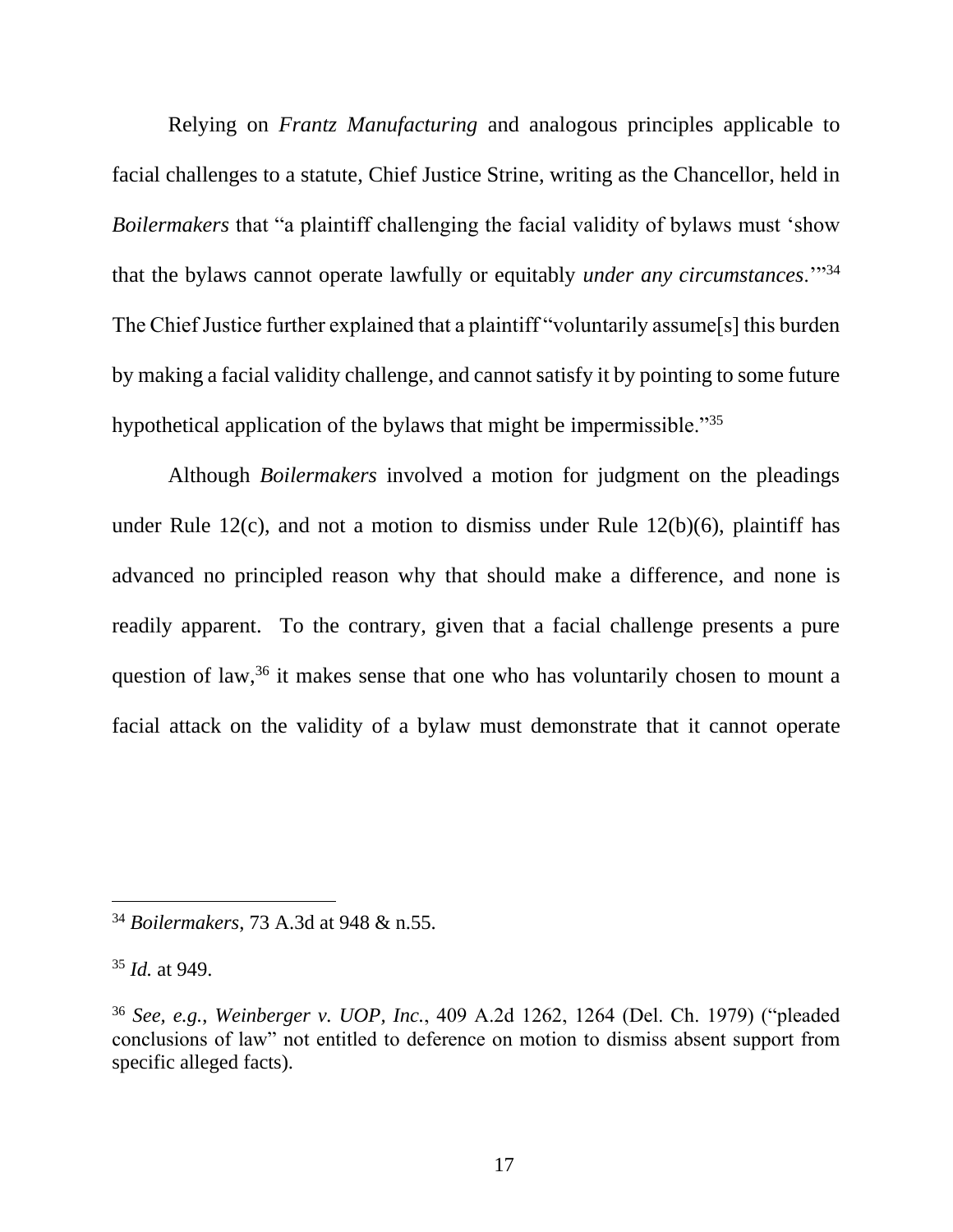lawfully under any circumstance to state a claim for relief if the presumption of facial validity articulated in *Frantz Manufacturing* applies as the starting point. 37

For these reasons, I will apply the standard of review articulated in *Boilermakers* in resolving defendants' motion to dismiss plaintiff's claims challenging the facial validity of the Fee-Shifting Bylaw (Counts I and II). For plaintiff's breach of fiduciary duty claim (Count III), I will apply the traditional standard of reasonable conceivability.

# **2. Count I States a Claim that the Fee-Shifting Bylaw is Facially Invalid under DGCL Section 109(b)**

In Count I of the Complaint, plaintiff seeks a declaration that the Fee-Shifting Bylaw is invalid because it violates Section 109(b) of the DGCL. The Fee-Shifting Bylaw provides, in relevant part, that "[t]o the fullest extent permitted by law," any stockholder who files an "Action" outside of Delaware and who fails to "obtain a judgment on the merits that substantially achieves … the full remedy sought," shall be obligated to reimburse Paylocity for the attorneys' fees and other expenses it

<sup>37</sup> Plaintiff cites *Kirby v. Kirby*, 1987 WL 14862 (Del. Ch. July 29, 1987), which pre-dated *Boilermakers*, as support for a different standard of review. In that case, plaintiffs sought a determination that their purported removal as directors of a family charitable corporation was improper, which implicated the question whether an amendment to the corporation's bylaws was invalid because of a conflict with its certificate of incorporation. The Court denied defendants' motion to dismiss after finding the certificate of incorporation to be ambiguous. Critical to this case, the *Kirby* Court did not consider the presumption of facial validity articulated in *Frantz Manufacturing* that was central to the reasoning in *Boilermakers* for the standard of review it articulated.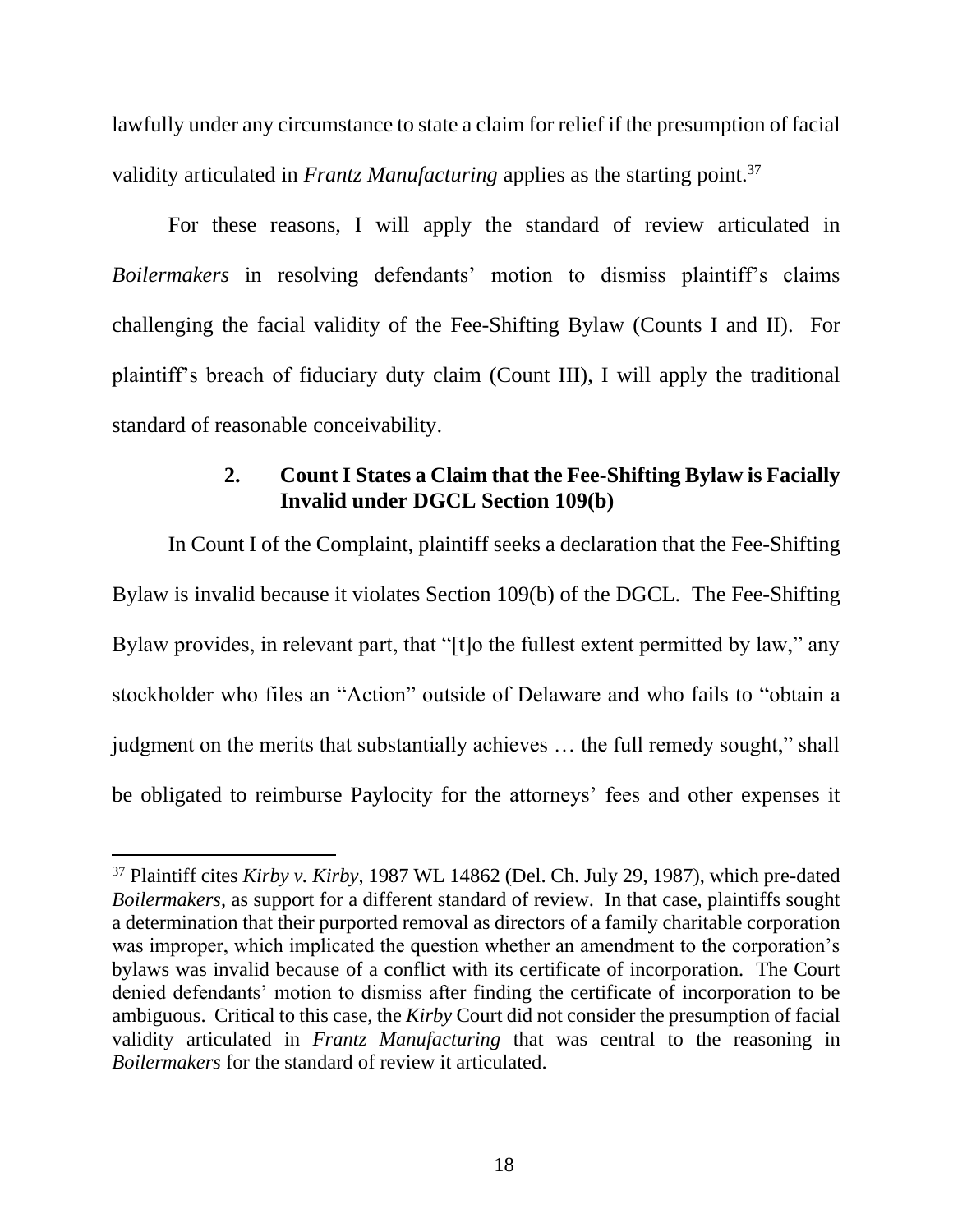incurred in connection with such action.<sup>38</sup> As recently amended, Section 109(b) of the DGCL provides that "bylaws may not contain any provision that would impose liability on a stockholder for the attorneys' fees or expenses of the corporation or any other party in connection with an internal corporate claim, as defined in § 115 of this title." As noted previously, it is undisputed that the term "Action" as used in the Fee-Shifting Bylaw is substantively the same as the term "internal corporate claim" used in Section 109(b). Thus, the Fee-Shifting Bylaw and Section 109(b) both cover the same types of claims.<sup>39</sup>

Our Supreme Court recently summarized the interpretative principles to be applied in construing a corporate bylaw as follows:

The bylaws of a Delaware corporation constitute part of a binding broader contract among the directors, officers and stockholders formed within the statutory framework of the Delaware General Corporation Law. Because corporate charters and bylaws are contracts, our rules of contract interpretation apply.

"Words and phrases used in a bylaw are to be given their commonly accepted meaning unless the context clearly requires a different one or unless legal phrases having a special meaning are used." "Under the applicable interpretation rules, if the bylaw's language is unambiguous, the court need not interpret it or search for the parties' intent." In that case, "[t]he bylaw is construed as it is written, and the language, if simple and unambiguous, is given the force

<sup>&</sup>lt;sup>38</sup> Amendment to Paylocity Bylaws.

<sup>39</sup> *See* Tr. at 18-20.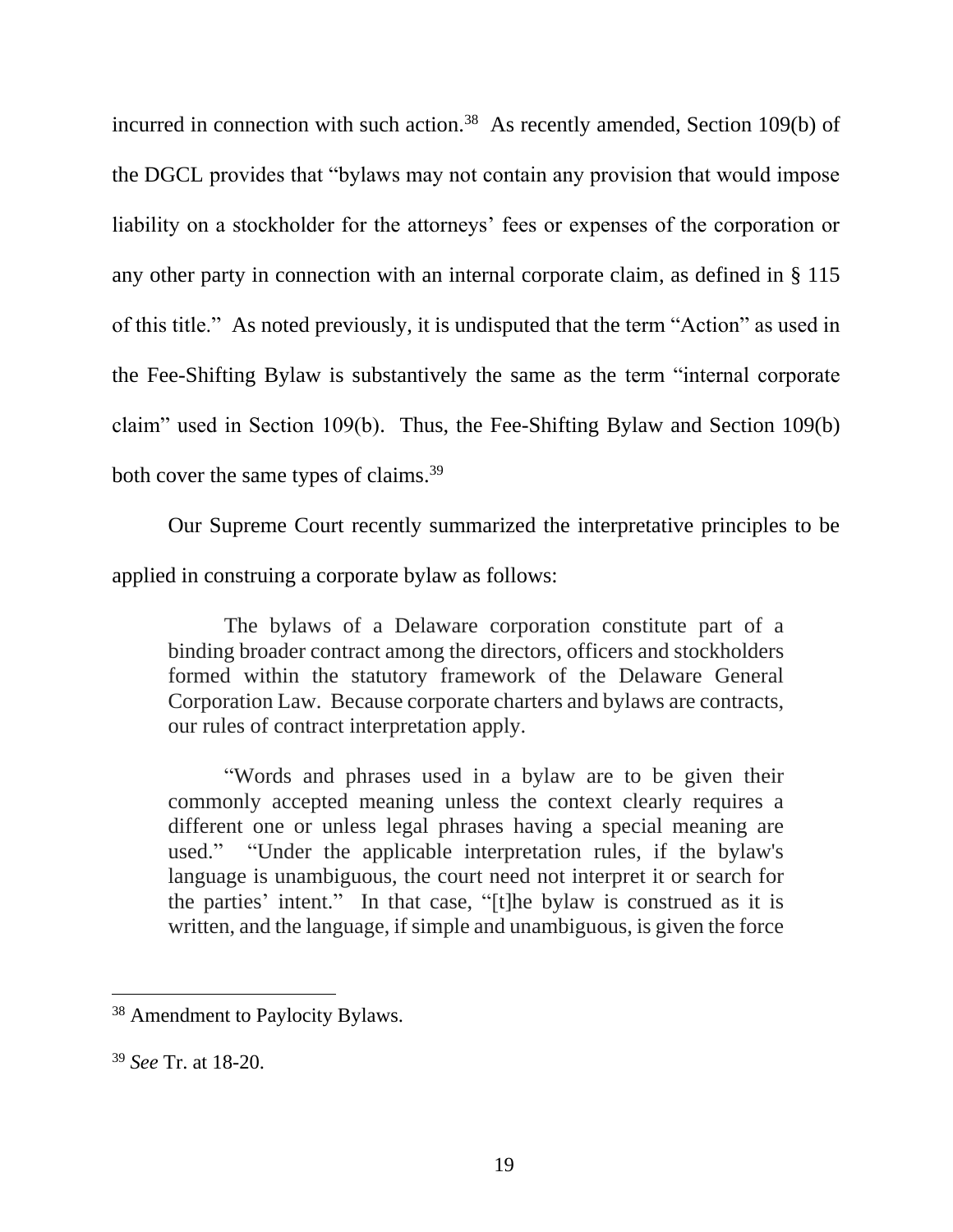and effect required." If charter or bylaw provisions are unclear, we resolve any doubt in favor of the stockholder's electoral rights.<sup>40</sup>

The Supreme Court similarly has explained that "[a] court should not resort to legislative history in interpreting a statute where statutory language provides unambiguously an answer to the question at hand."<sup>41</sup>

Applying these principles here, I agree with plaintiff that the plain text of the Fee-Shifting Bylaw violates Section 109(b) because the statute unambiguously prohibits the inclusion of "*any provision*" in a corporation's bylaws that would shift to a stockholder the attorneys' fees or expenses incurred by the corporation "*in connection with an internal corporate claim*," irrespective of where such a claim is filed. Thus, even though the Fee-Shifting Bylaw is triggered only when an internal corporate claim has been filed outside of Delaware,<sup> $42$ </sup> it is invalid under the blanket prohibition on such bylaws contained in Section 109(b).

<sup>40</sup> *Hill Int'l, Inc. v. Opportunity P'rs L.P.*, 119 A.3d 30, 38 (Del. 2015) (citations omitted).

<sup>41</sup> *Arnold v. Soc'y for Sav. Bancorp, Inc.*, 650 A.2d 1270, 1287 (Del. 1994).

 $42$  As plaintiff points out, the Fee-Shifting Bylaw not only purports to shift fees to the stockholder who files an internal corporate claim outside of Delaware, but also to a stockholder who "offers substantial assistance to" or "has a direct financial interest in" the assertion of such a claim. Nonetheless, the filing of an internal corporate claim by a stockholder outside of Delaware is essential to trigger application of the Fee-Shifting Bylaw.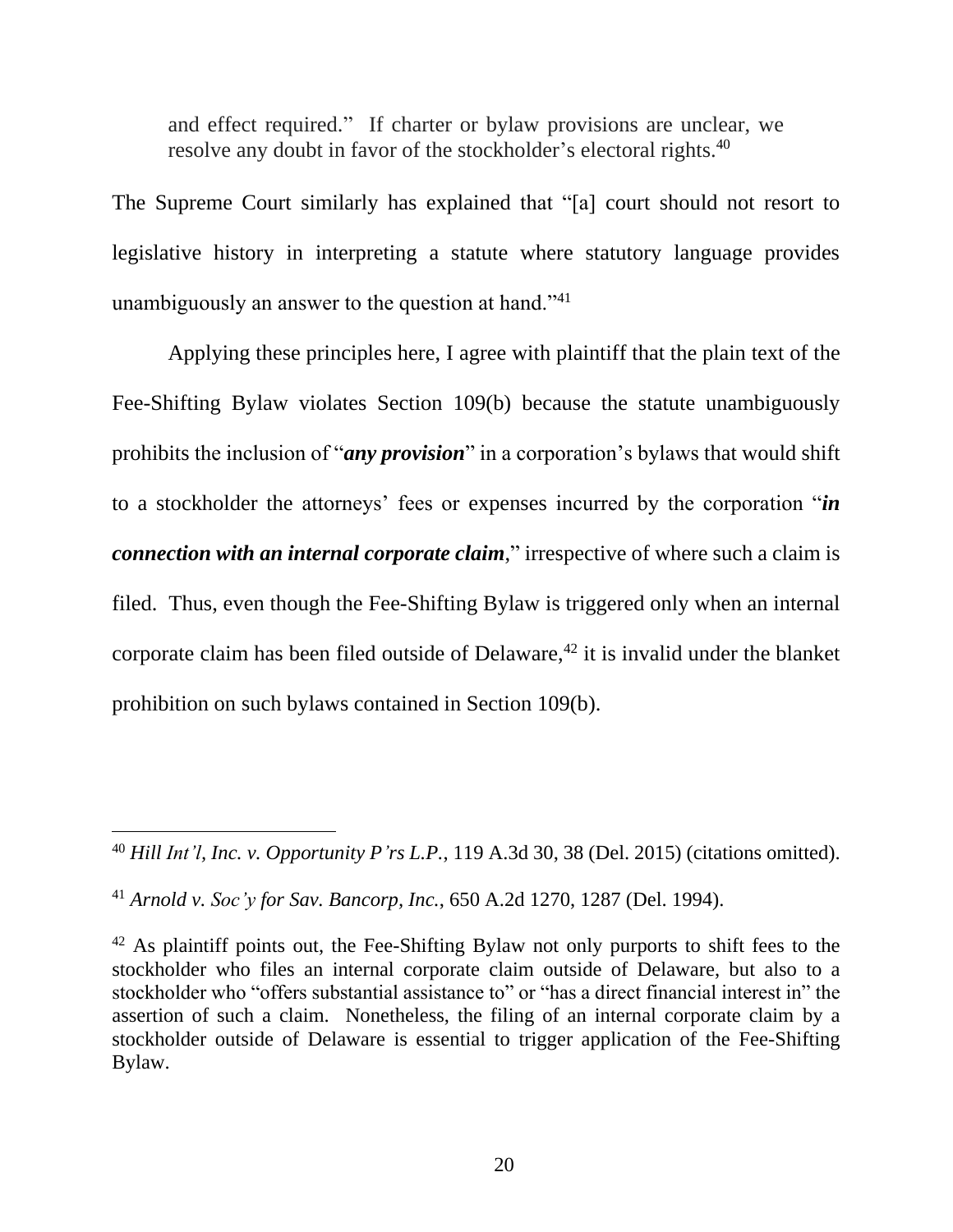Defendants advance three arguments in defense of the Fee-Shifting Bylaw's validity, but none has merit. First, defendants argue that the recent amendment to Section 109(b) and the simultaneous adoption of Section 115 "must be read in tandem" to mean that Section 109(b) was not intended to prohibit fee-shifting for internal corporate claims filed outside of Delaware when a corporation adopts an exclusive forum bylaw requiring that such claims be filed in Delaware, as Section 115 allows. 43 The fatal flaw in this argument is that Section 109(b) makes no distinction between internal corporate claims filed inside or outside of Delaware. To the contrary, Section 109(b) plainly prohibits "*any* provision" that would shift fees "in connection with an internal corporate claim" without regard to where such a claim is filed.

The amendment to Section 109(b) and the enactment of Section 115 may have occurred together, but nothing in the plain text of those provisions indicates that the legislature intended to create an exception to the prohibition on fee-shifting bylaws for internal corporate claims in Section 109(b) for actions filed in violation of a forum selection provision compliant with Section 115. The General Assembly presumably could have written Section 109(b) to include such an exception as a

<sup>43</sup> Defs.' Op. Br. 27-31.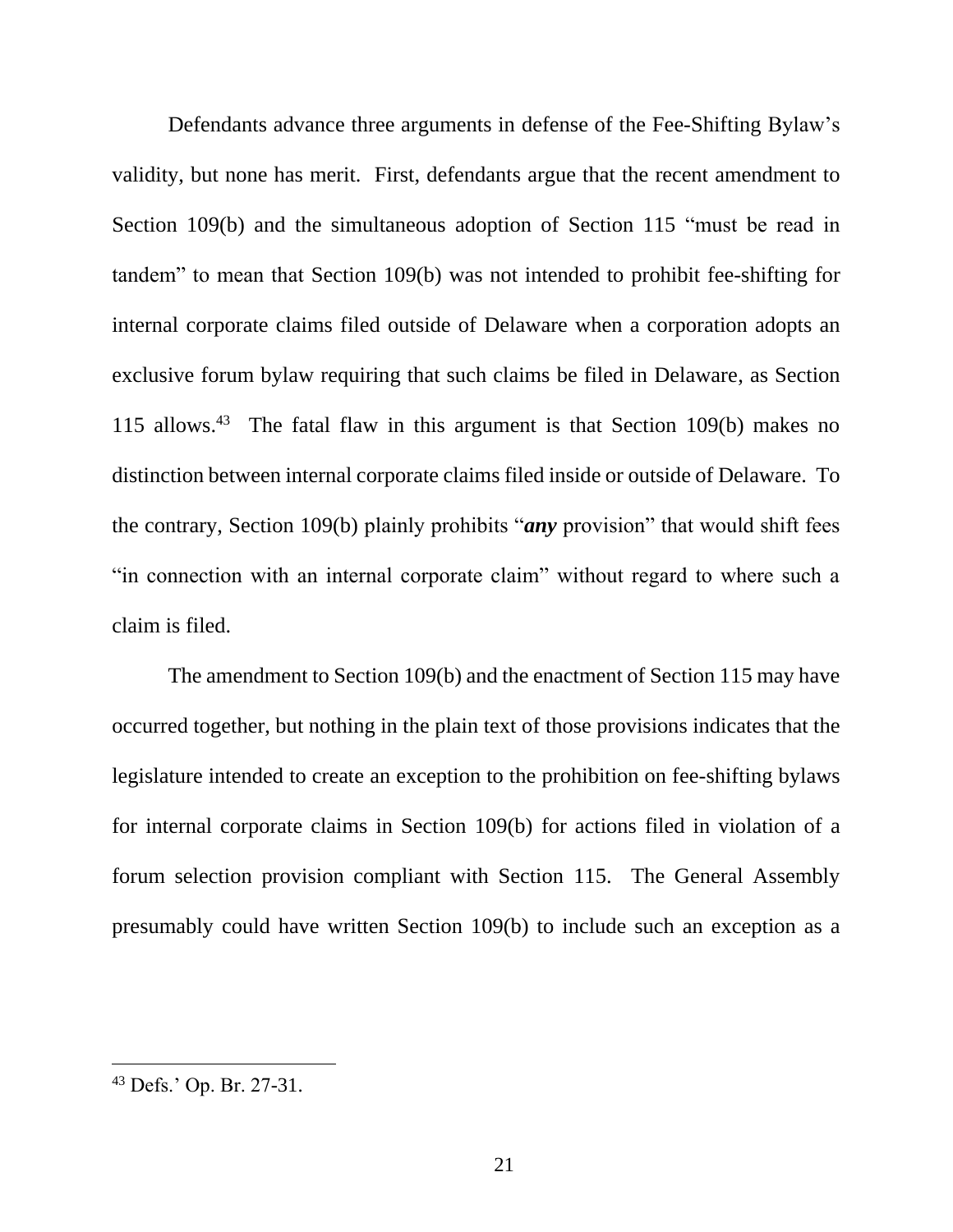deterrent to stockholders who otherwise may be willing to defy the corporation's governance structure, but it did not do so.

Second, defendants argue that fee-shifting is permissible at common law and that Section 109(b) of the DGCL was not intended to displace the common law. In support of this argument, defendants rely primarily on *El Paso Natural Gas Co. v. TransAmerican Natural Gas Corp.*, where our Supreme Court implied that the costs of litigation may be awarded as damages for breach of a forum selection clause.<sup>44</sup> *El Paso* is distinguishable because the fee-shifting provision in that case was the subject of a private contract, to which the prohibition on fee-shifting *bylaws* in Section 109(b) does not apply. Indeed, the legislative synopsis expressly states that the amendment to Section 109(b) was not intended "to prevent the application of any provision in a stockholders agreement or other writing signed by the stockholder against whom the provision is to be enforced."<sup>45</sup>

The common law relevant here emanates from the Supreme Court's opinion in *ATP* that the board of a Delaware non-stock corporation may lawfully adopt a fee-

<sup>44</sup> 669 A.2d 36, 40 (Del. 1995); *see also Cornerstone Brands, Inc. v. O'Steen*, 2006 WL 2788414, at \*4 (Del. Ch. Sept. 20, 2006) (applying *El Paso* to deny a motion to dismiss a claim for damages for breach of a forum selection clause in a merger agreement).

<sup>45</sup> Del. S.B. 75, 140th Gen. Assem. (2015) (synopsis).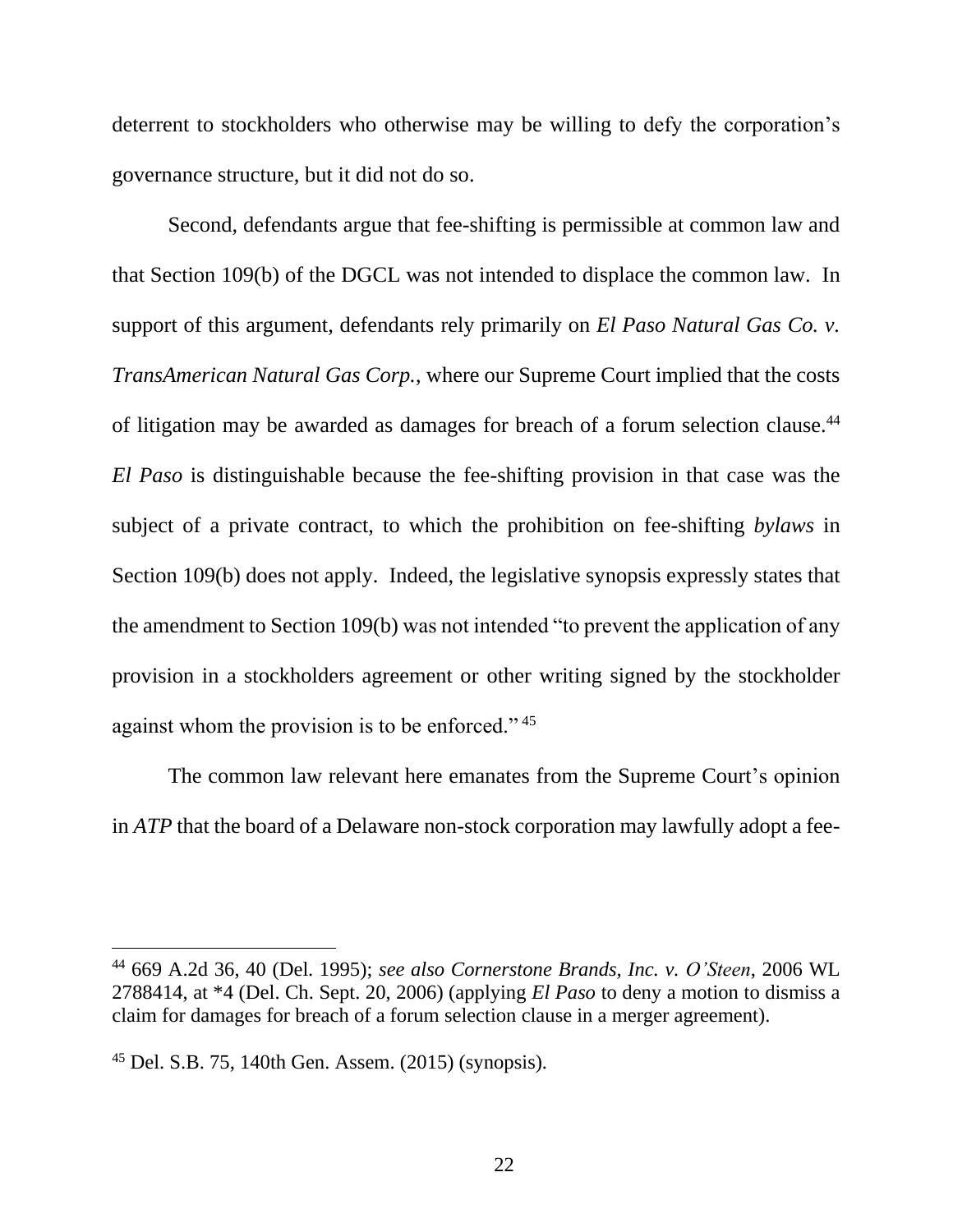shifting bylaw.<sup>46</sup> Although no decision has addressed directly whether this holding would apply to stock corporations, it was "widely suggested" after *ATP* "that stock corporations . . . consider adopting such provisions."<sup>47</sup> In *A.W. Financial Services*, our Supreme Court articulated three ways a statute could oust the common law, including where "the statutory scheme actually conflict[s] with the common law." $48$ The Supreme Court more generally explained that repeal of the common law by implication "is deemed to occur only 'where there is fair repugnance between the common law and the statute, and both cannot be carried into effect."<sup>49</sup> To the extent one may have inferred from *ATP* that fee-shifting bylaws were permissible for stock corporations, <sup>50</sup> the recent amendment to Section 109(b) would be in direct conflict with that inference, and there unquestionably would be a "fair repugnance" between that amendment and the common law. Thus, defendants' second line of argument fails.

 $\overline{a}$ 

<sup>48</sup> *A.W. Fin. Servs., S.A. v. Empire Res., Inc.*, 981 A.2d 1114, 1123 (Del. 2009).

<sup>49</sup> *Id.* at 1122 (quoting 15A C.J.S. *Common Law* § 16).

<sup>50</sup> If, on the other hand, it was not reasonably inferable from *ATP* that fee-shifting bylaws were permissible for stock corporations, there would be no relevant common law for Section 109(b) to displace, and defendants' second argument would fail for lack of a valid premise.

<sup>46</sup> *See ATP*, 91 A.3d at 557.

<sup>47</sup> Council Memo at 2.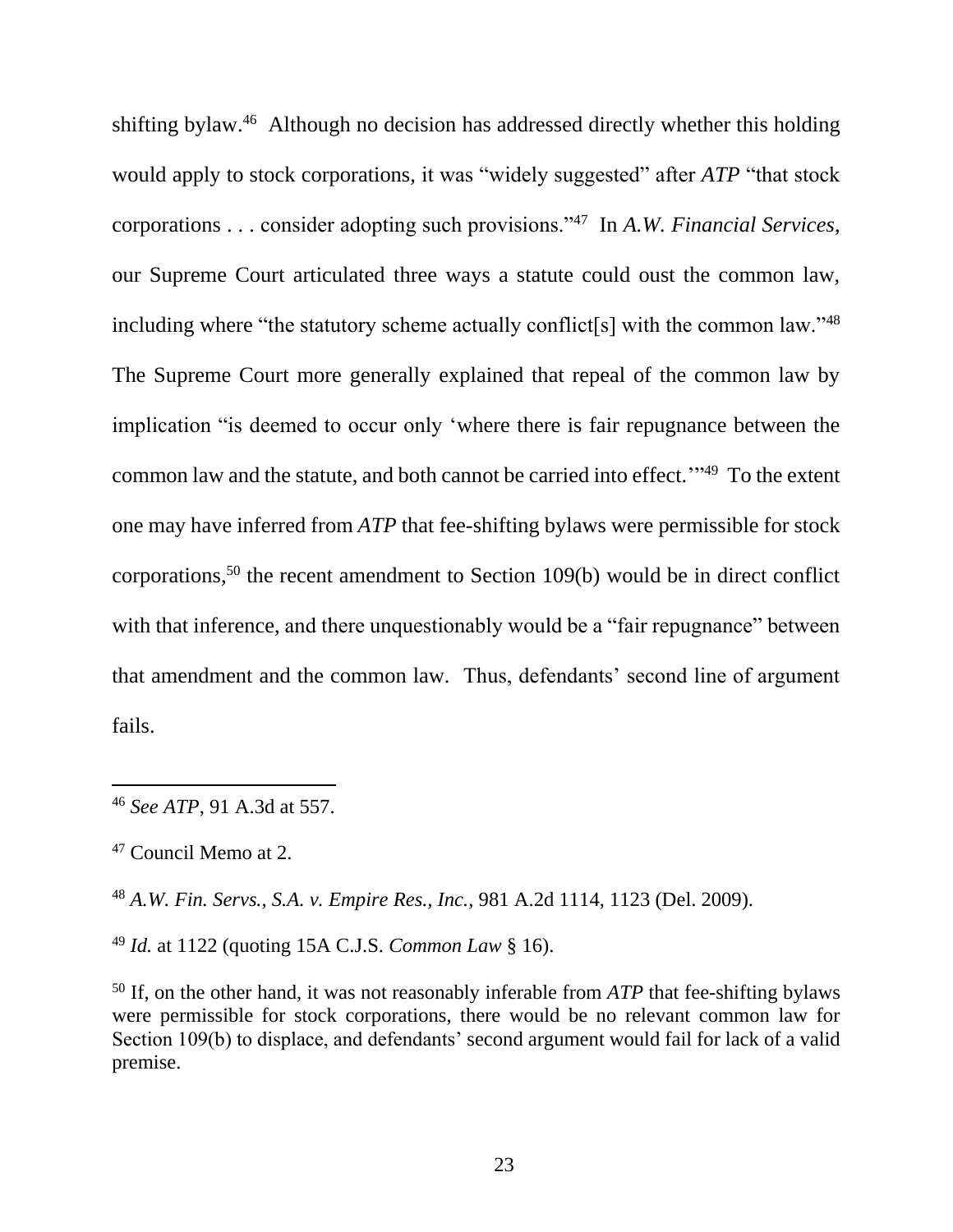Finally, defendants assert that Count I fails to state a claim for relief because the Fee-Shifting Bylaw contains a savings clause that makes it "enforceable only '[t]o the fullest extent permitted by law,'" and thus it "carves out all interpretations inconsistent with Delaware law."<sup>51</sup> The problem with this argument is that the Fee-Shifting Bylaw is wholly invalid, as explained above, because Section 109(b) prohibits *any* provision that would shift fees to a stockholder in connection with internal corporate claims without regard to where such a claim is filed. For a savings clause to negate a facial challenge to the validity of a bylaw, there logically must be something left in the challenged provision for the savings clause to save. Here, there is not. $52$ 

For the reasons explained above, plaintiff has demonstrated that the Fee-Shifting Bylaw cannot operate lawfully under any circumstances given the blanket

<sup>51</sup> Defs.' Op. Br. 34.

<sup>52</sup> The cases involving savings clauses on which defendants rely are distinguishable because in those cases, unlike here, the savings clauses ostensibly had a potential role to play in salvaging parts of the provisions at issue. In *Corti*, for example, plaintiff contended that a charter provision exculpating some parties from liability for certain actions that "breach any fiduciary duty" was *ultra vires* only to the extent that it eliminated the duty of loyalty, but plaintiff did not dispute the waiver's validity as to other duties. 2009 WL 2219260, at \*18. Similarly, in *City of Providence v. First Citizens BancShares, Inc.*, 99 A.3d 229 (Del. Ch. 2014), plaintiff asserted that a bylaw selecting North Carolina as the exclusive forum was invalid because it purportedly denied the Court of Chancery the "exclusive jurisdiction" granted to it by the legislature over certain provisions of the DGCL. There, the savings clause "carve[d] out from the ambit of the Forum Selection Bylaw a claim for relief, if any, that may be asserted only in the Court of Chancery." *Id.*  at 236.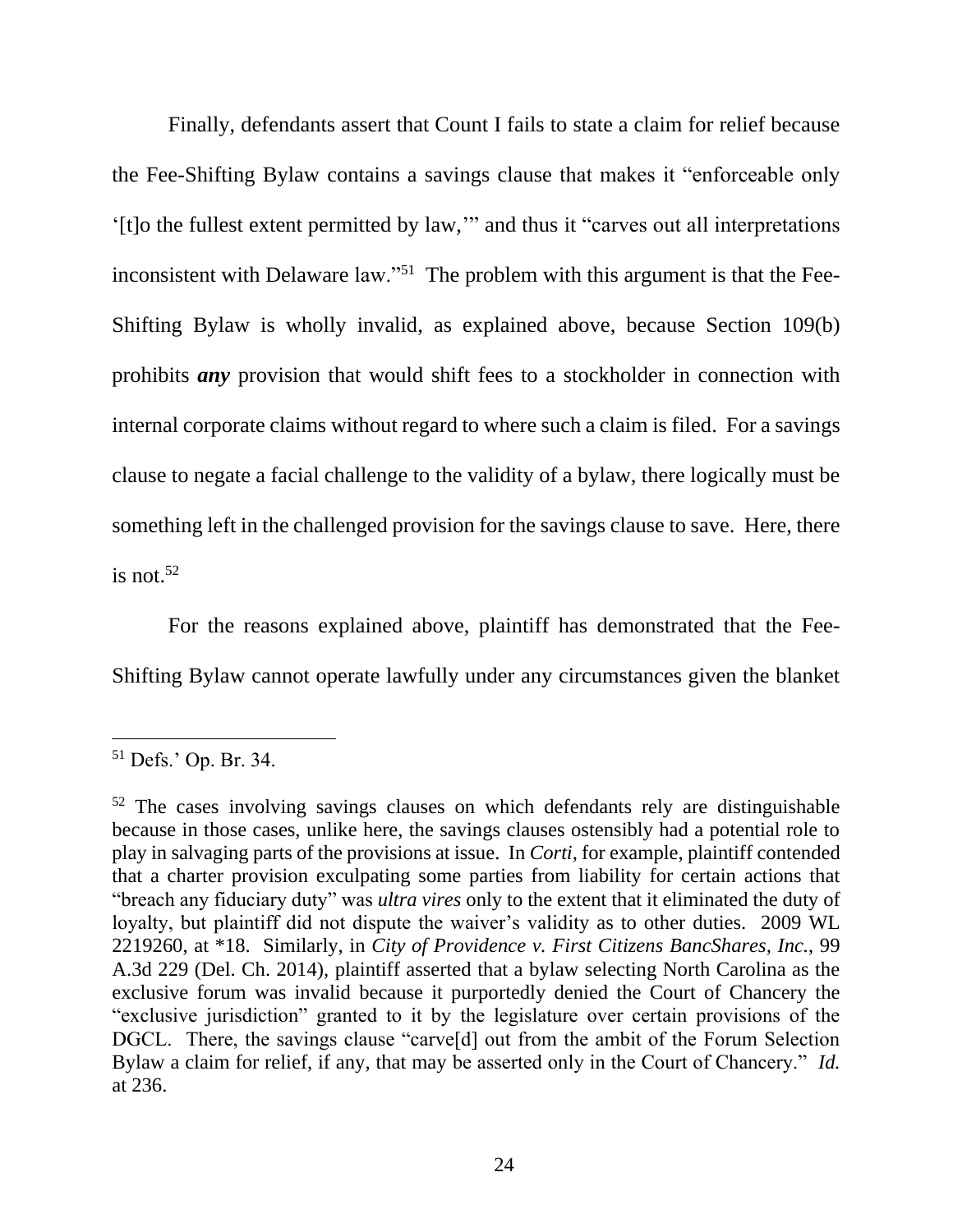prohibition on fee-shifting bylaws in Section 109(b), and thus plaintiff has stated a claim for relief that the Fee-Shifting Bylaw is facially invalid.

# **3. Count II Fails to State a Claim that the Fee-Shifting Bylaw is Facially Invalid under DGCL Section 102(b)(6)**

In Count II of the Complaint, plaintiff seeks a declaration that the Fee-Shifting Bylaw is invalid because it violates Section 102(b)(6) of the DGCL. Section 102(b)(6) authorizes a corporation to include in its certificate of incorporation "[a] provision imposing personal liability for the debts of the corporation on its stockholders to a specified extent and upon specified conditions," and further states that "otherwise, the stockholders of a corporation shall not be personally liable for the payment of the corporation's debts except as they may be liable by reason of their own conduct or acts." Plaintiff asserts that, because Paylocity's certificate of incorporation "does not contain any provision imposing on its stockholders personal liability for the debts of the corporation," the Fee-Shifting Bylaw cannot lawfully require a stockholder to pay the company's litigation expenses.<sup>53</sup>

If triggered, the Fee-Shifting Bylaw would require a stockholder to reimburse Paylocity "all fees, costs and expenses of every kind and description (including but not limited to, all reasonable attorneys' fees and other litigation expenses)" it incurred in connection with litigating an internal corporate claim. Thus, the

<sup>53</sup> Compl. ¶ 46.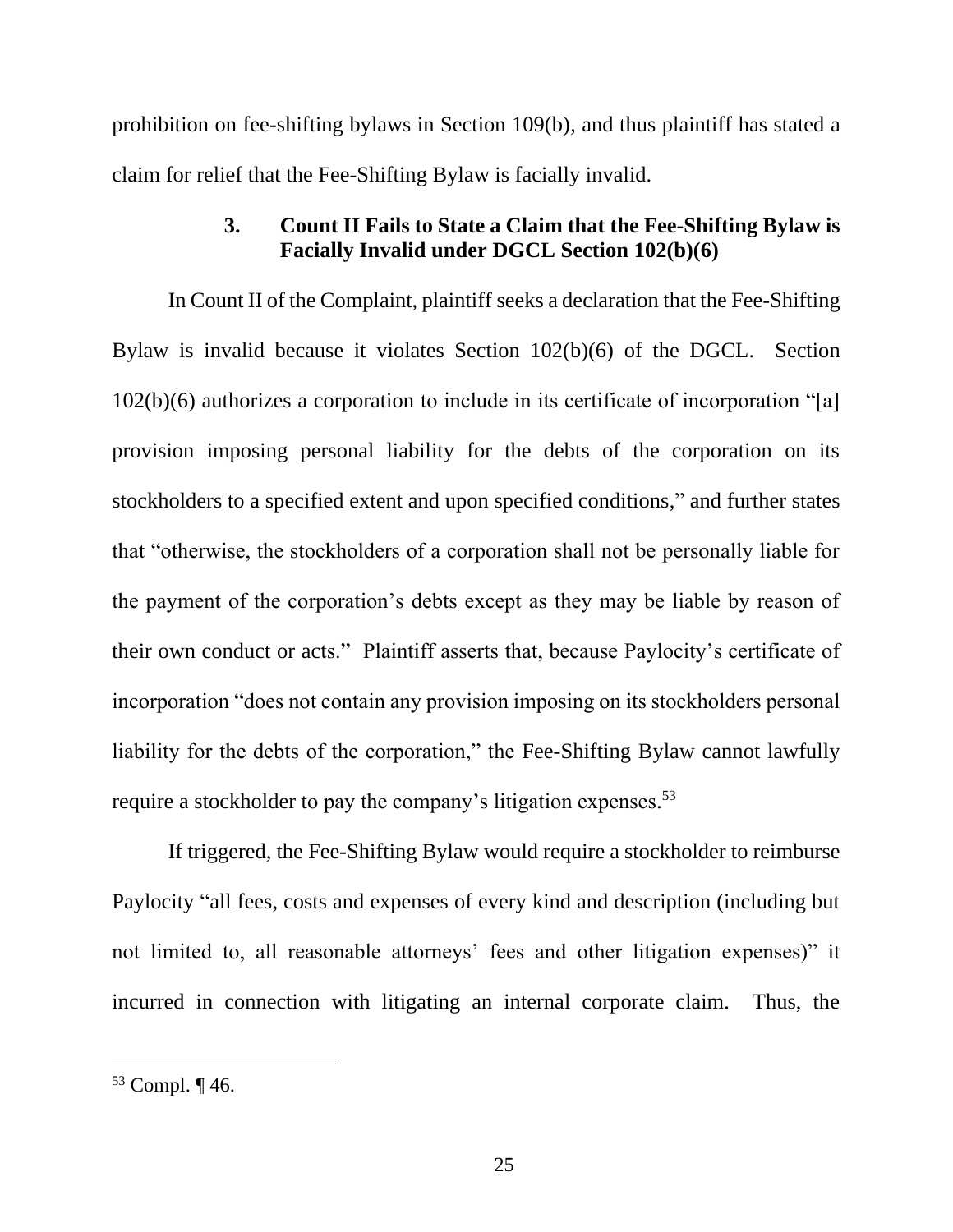threshold question to determining if the Fee-Shifting Bylaw violates Section 102(b)(6) is whether these type of expenses fall within the meaning of the term "debts" as used in Section 102(b)(6). Even if they do, another question implicated by plaintiff's motion is whether fee-shifting under the Fee-Shifting Bylaw would satisfy the exception to the prohibition against personal liability for the corporation's debts when stockholders are "liable by reason of their own conduct or acts."<sup>54</sup>

The standard of review applicable to this motion is decisive to its resolution with respect to Count II. As explained above, having chosen to challenge the facial validity of the Fee-Shifting Bylaw, plaintiff carries the "heavy" burden of showing that Section 102(b)(6) renders the Fee-Shifting Bylaw invalid under "any circumstances."<sup>55</sup> Plaintiff has failed to meet that burden.

To start, plaintiff has provided no authority interpreting the term "debts" as used in Section 102(b)(6) or even offered any analysis of the general meaning of the term to support the conclusion, which plaintiff simply assumes to be true, that the term "debts" encompasses litigation expenses as a matter of plain English. Nor has plaintiff provided any coherent explanation why the exception at the end of Section 102(b)(6) would not apply in any event.

<sup>54</sup> 8 *Del. C.* § 102(b)(6).

<sup>55</sup> *Boilermakers*, 73 A.3d at 948.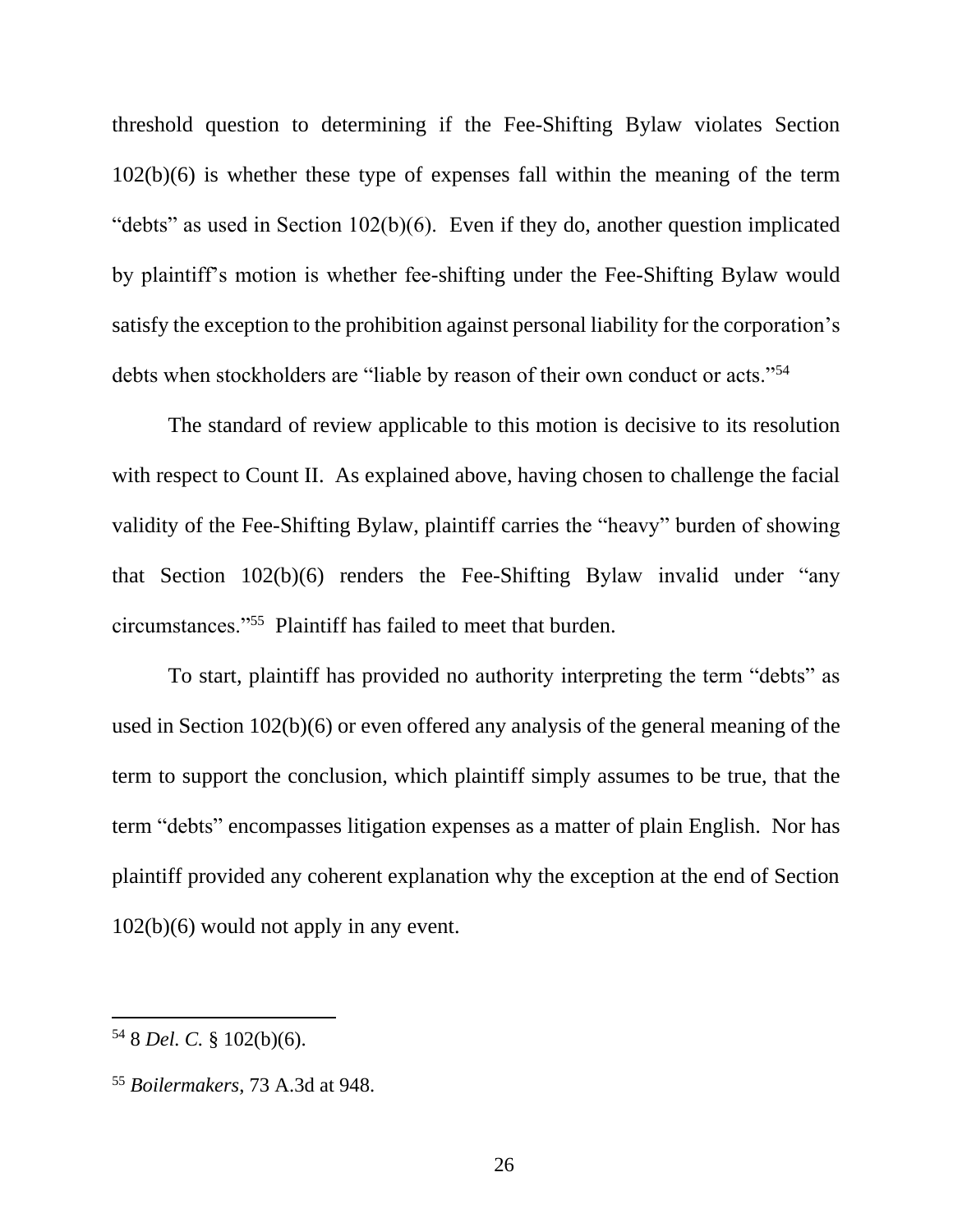To my mind, unguided by having the benefit of any relevant authority to consider, it is plausible that the term "debts" as used in Section 102(b)(6) could encompass the type of expenses enumerated in the Fee-Shifting Bylaw, but that conclusion is not self-evident or free from doubt. It also seems plausible the term may have been intended to cover a narrower range of liabilities. Nor is it at all clear that the exception in  $102(b)(6)$  would not apply in any event given that a stockholder's "own conduct or acts" in filing an internal corporate claim outside of Delaware is the trigger to liability under the Fee-Shifting Bylaw. In short, plaintiff has failed to meet his burden to demonstrate that Section 102(b)(6) renders the Fee-Shifting Bylaw invalid under "any circumstances," and thus Count II will be dismissed for failure to sate a claim for relief. 56

#### **4. Count III Fails to State a Claim for Breach of Fiduciary Duty**

Count III of the Complaint asserts a claim for breach of fiduciary duty against the individual defendants for approving the adoption of the Fee-Shifting Bylaw and for the manner in which the company publicly disclosed its adoption in a Form 8-K

<sup>56</sup> Dismissal of Count II also is warranted given that I already have found that the Complaint states a claim to invalidate the Fee-Shifting Bylaw under Section 109(b), which negates any practical need to resolve plaintiff's challenge under 102(b)(6). *See Cigna Health & Life Ins. Co. v. Audax Health Sols., Inc.*, 107 A.3d 1082, 1096 (Del. Ch. 2014) (denying motion for judgment on the pleadings on plaintiff's challenge under Section 102(b)(6) without ruling on the issue given the absence of relevant precedent interpreting Section 102(b)(6) and because the Court already had concluded that the transaction at issue violated another provision of the DGCL).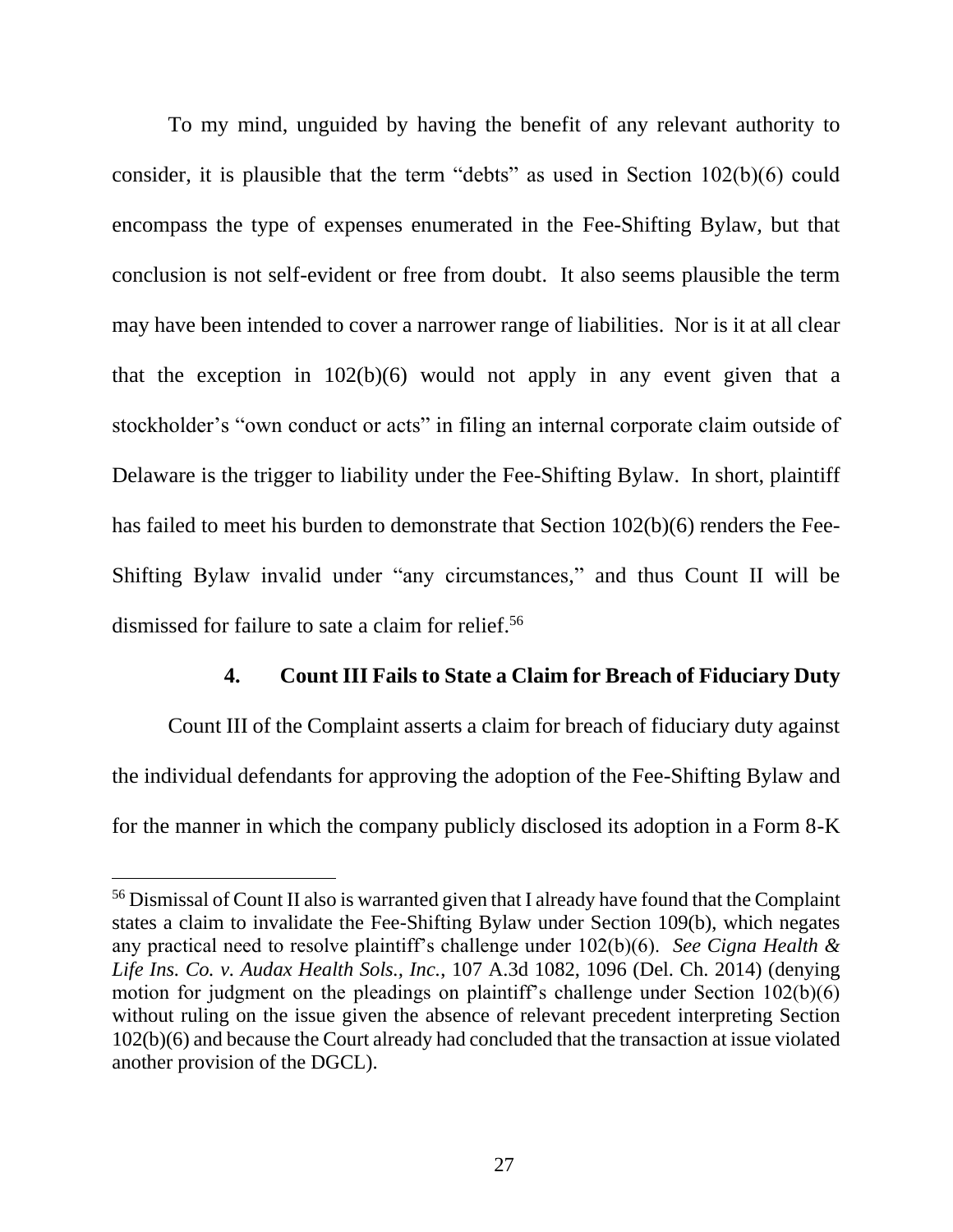filing. In its prayer for relief, the Complaint asks that the Paylocity board be found liable for these alleged breaches.

Paylocity's certificate of incorporation contains a Section 102(b)(7) provision exculpating its directors from liability for breaches of the duty of care.<sup>57</sup> The Complaint contains no factual allegations calling into question the independence of any of the individual defendants, or suggesting that any of them had a personal or financial interest in the adoption of the Fee-Shifting Bylaw. Thus, as plaintiff's brief recognizes, the viability of Count III as a means of imposing personal liability on the directors depends on whether it is reasonably conceivable from the allegations of the Complaint that they acted in bad faith.

Chancellor Allen once described bad faith to mean "a transaction that is authorized for some purpose *other than* a genuine attempt to advance corporate welfare or is *known to constitute* a violation of applicable positive law."<sup>58</sup> More recently, this Court explained that "to state a bad-faith claim, a plaintiff must show either an extreme set of facts to establish that disinterested directors were intentionally disregarding their duties, or that the decision under attack is so far

<sup>57</sup> *See* Paylocity Certificate of Incorporation Article VII (Springer Aff. Ex. C).

<sup>58</sup> *Gagliardi v. TriFoods Int'l, Inc.*, 683 A.2d 1049, 1051 n.2 (Del. Ch. 1996).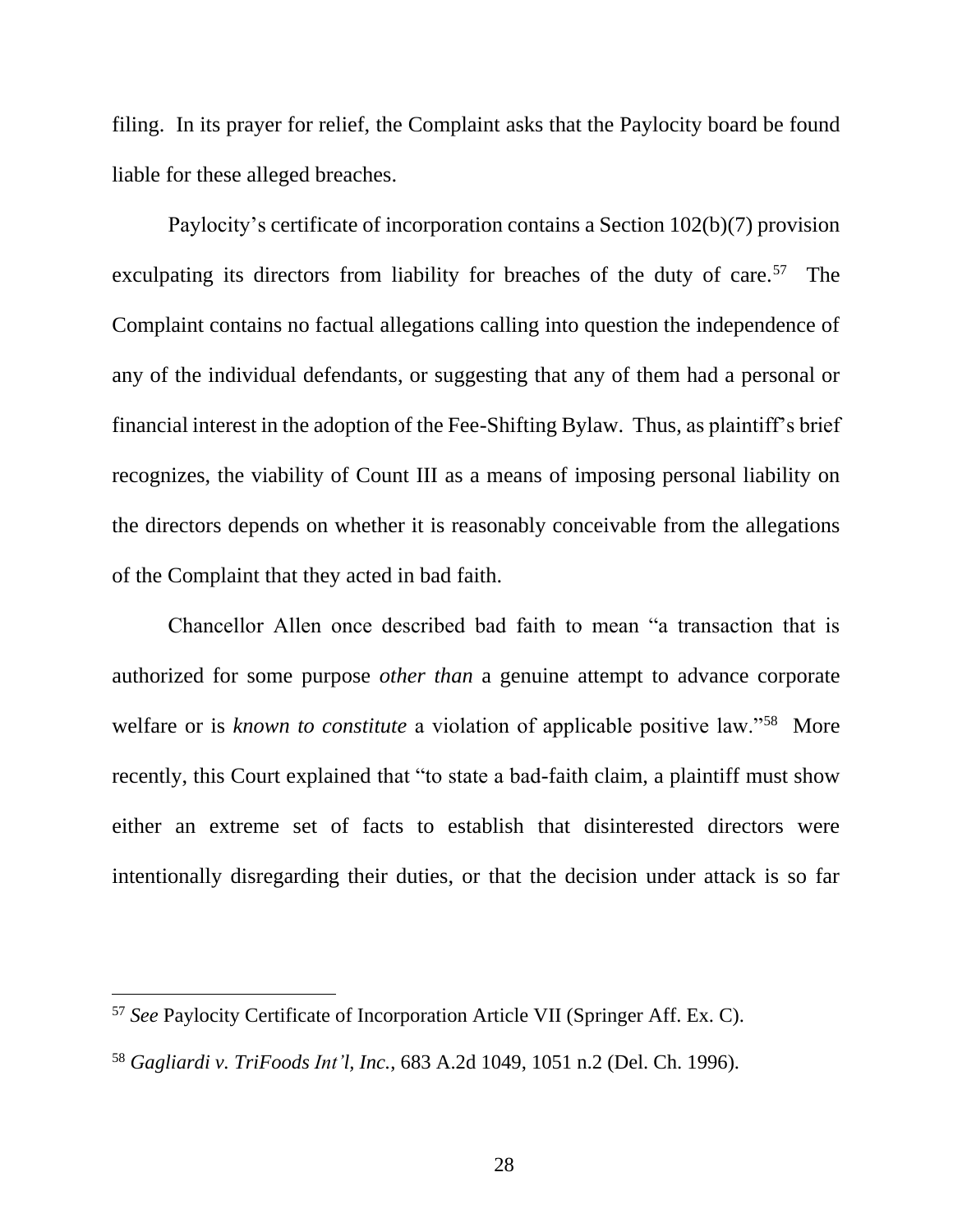beyond the bounds of reasonable judgment that it seems essentially inexplicable on any ground other than bad faith."<sup>59</sup>

Plaintiff argues it is reasonably conceivable that the individual defendants' conduct "could rise to the level of bad faith conduct" because they "knowingly adopted the Fee-Shifting Bylaw in violation of applicable positive law."<sup>60</sup> According to plaintiff, the individual defendants must have known they were violating the law when they approved the Fee-Shifting Bylaw because they took this action "more than six months *after* [the amendment to] Section 109(b) became effective."<sup>61</sup> This single allegation is insufficient in my view to support a reasonable inference that Paylocity's directors acted with scienter—that they *knew* they were violating the law—when they approved the Fee-Shifting Bylaw.

Noticeably absent from the Complaint are any factual allegations concerning the process the Paylocity board undertook when it considered the Fee-Shifting Bylaw proposal. Nowhere does the Complaint plead facts suggesting, for example, that the directors harbored some nefarious purpose, that they did not deliberate

<sup>61</sup> *Id.* at 43-44.

<sup>59</sup> *In re Chelsea Therapeutics Int'l Ltd. Stockholders Litig.*, 2016 WL 3044721, at \*7 (Del. Ch. May 20, 2016) (citations omitted); *see also Dent v. Ramtron Int'l Corp.*, 2014 WL 2931180, at \*6-7 (Del. Ch. June 30, 2014).

<sup>60</sup> Pl.'s Ans. Br. 43 (internal quotations omitted).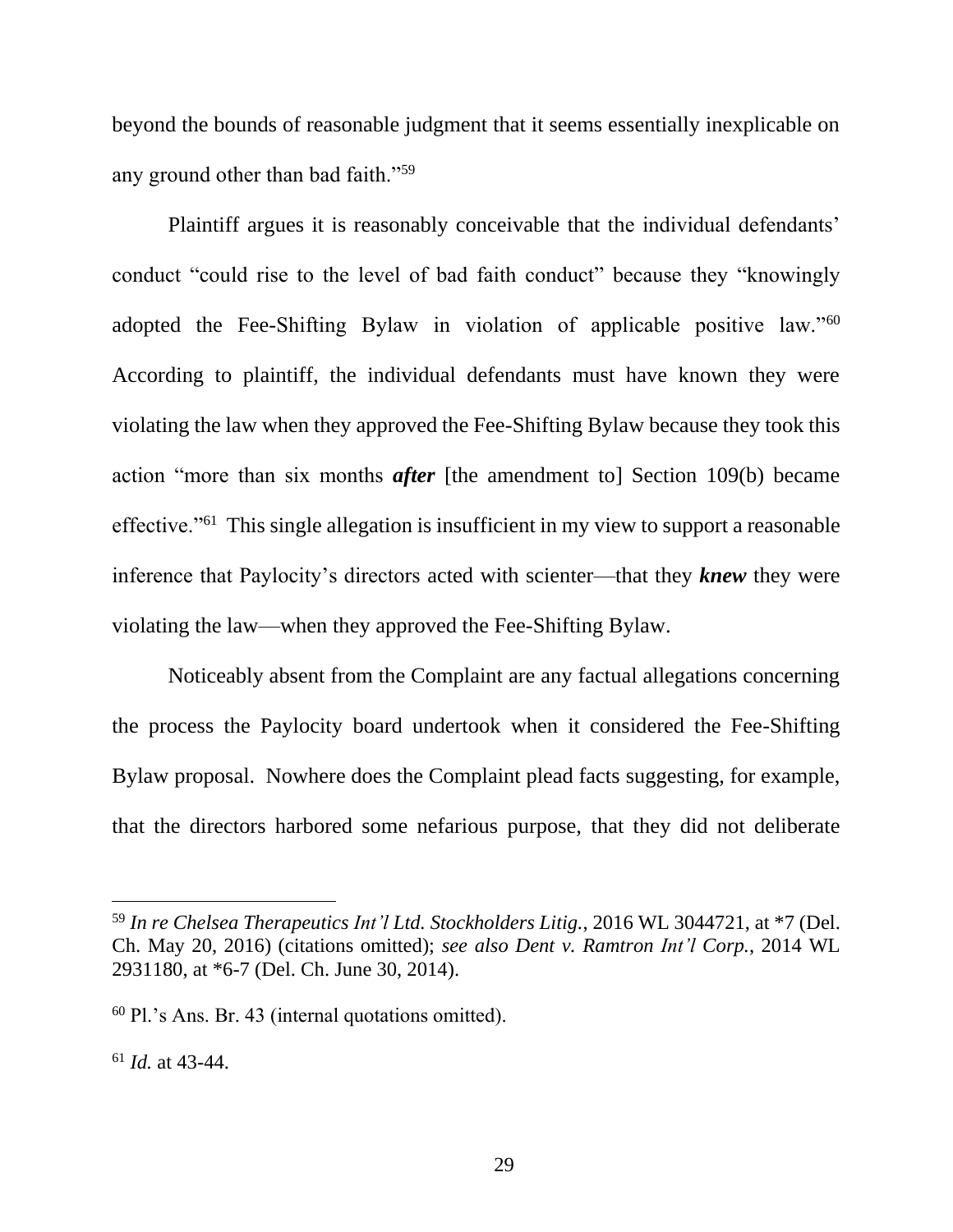diligently, or that they failed to receive (or ignored) legal advice. It would be hard to imagine that the board of a public corporation would not have been advised by counsel in considering a proposal of this nature, particularly given the alleged "widespread press" surrounding the amendment of Section 109(b) that preceded the proposal. 62 Yet the complaint is silent on this score. It was within plaintiff's power to explore board's internal deliberations through a books and records inspection, but there is no indication in the record that he attempted to do so.

Apart from the absence of factual allegations concerning the board's process, it would not be reasonable to infer scienter because of the presence of the savings clause at the outset of the Fee-Shifting Bylaw stating that it would operate only "[t]o the fullest extent permitted by law." Although the savings clause cannot salvage the Fee-Shifting Bylaw from being rendered invalid for the reasons explained above, its presence negates the notion that the directors knew that they would be violating the law by approving the provision. As Chancellor Chandler remarked when considering an identical savings clause, "[t]o the extent Section 9.3 could possibly be construed as endorsing conduct that would be prohibited by Delaware law, the provision's own language bars such an interpretation."<sup>63</sup>

 $62$  Compl.  $\P$  4.

<sup>63</sup> *Corti*, 2009 WL 2219260, at \*18.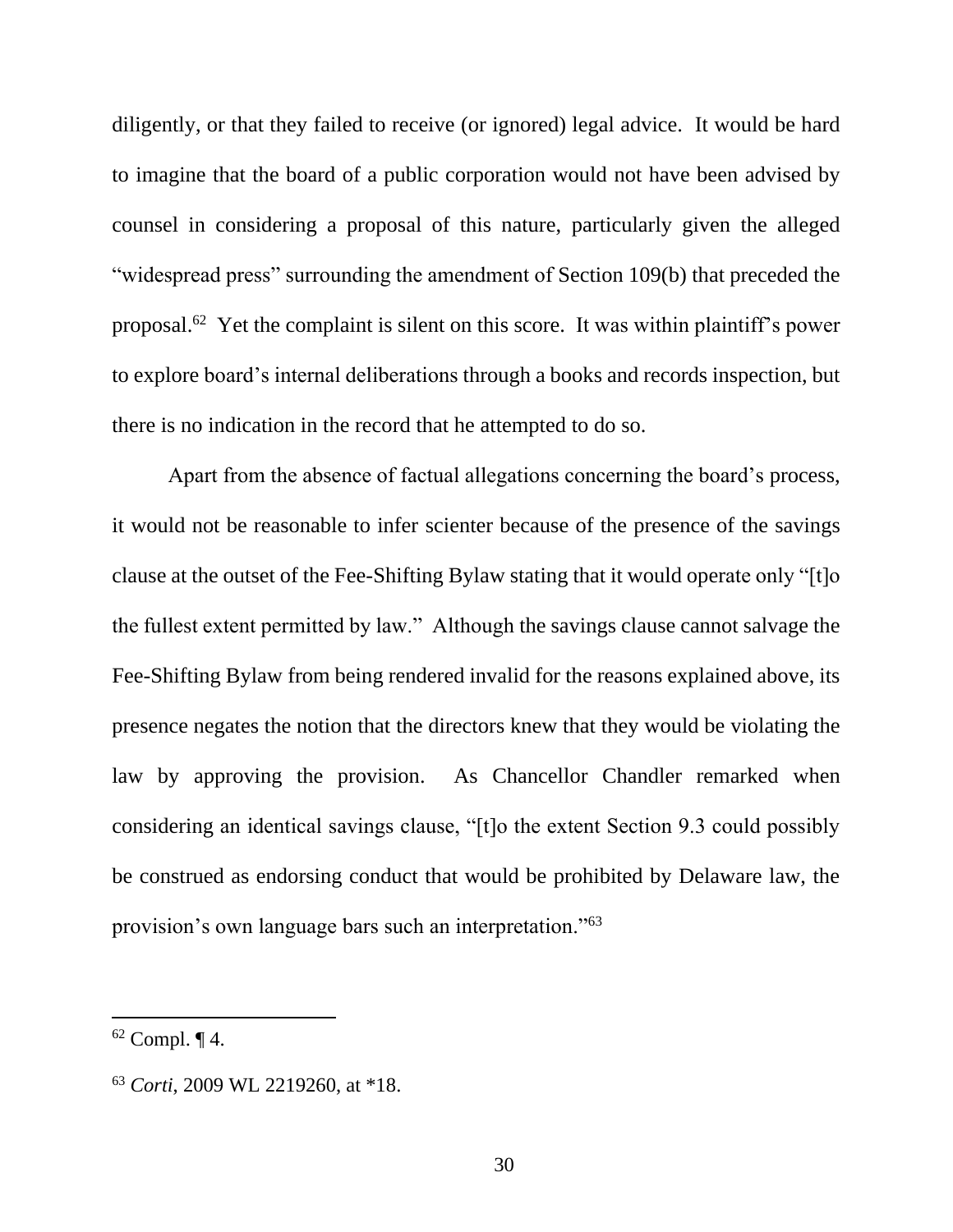Plaintiff's second theory for the breach of fiduciary duty claim concerns the disclosures the company made when it filed a Form 8-K disclosing the adoption of a new Article VIII, which included the Fee-Shifting Bylaw and the exclusive forum provision. In particular, plaintiff questions the company's failure to disclose the adoption of the amendment to Section 109(b) and the board's "rationale for why the Fee Shifting Bylaw was permissible in light of Section 109(b)."<sup>64</sup> Plaintiff's quarrels with the disclosures in the Form 8-K do not come close to demonstrating bad faith to impose personal liability on the directors. More specifically, the failure to disclose the well-known public fact that Section 109(b) had been amended and the board's rationale for the validity of the Fee-Shifting Bylaw, the full text of which was attached as an exhibit to the Form 8-K, do not amount to such "an extreme set of facts" to warrant the inference that Paylocity's concededly disinterested directors intentionally disregarded their duties, or that they acted in a manner that is "inexplicable on any ground other than bad faith."

For the reasons explained above, the Complaint fails to plead facts warranting a reasonable inference of scienter necessary to sustain a claim that the members of Paylocity's board acted in bad faith in approving the Fee-Shifting Bylaw and with

<sup>64</sup> Pl.'s Ans. Br. 47.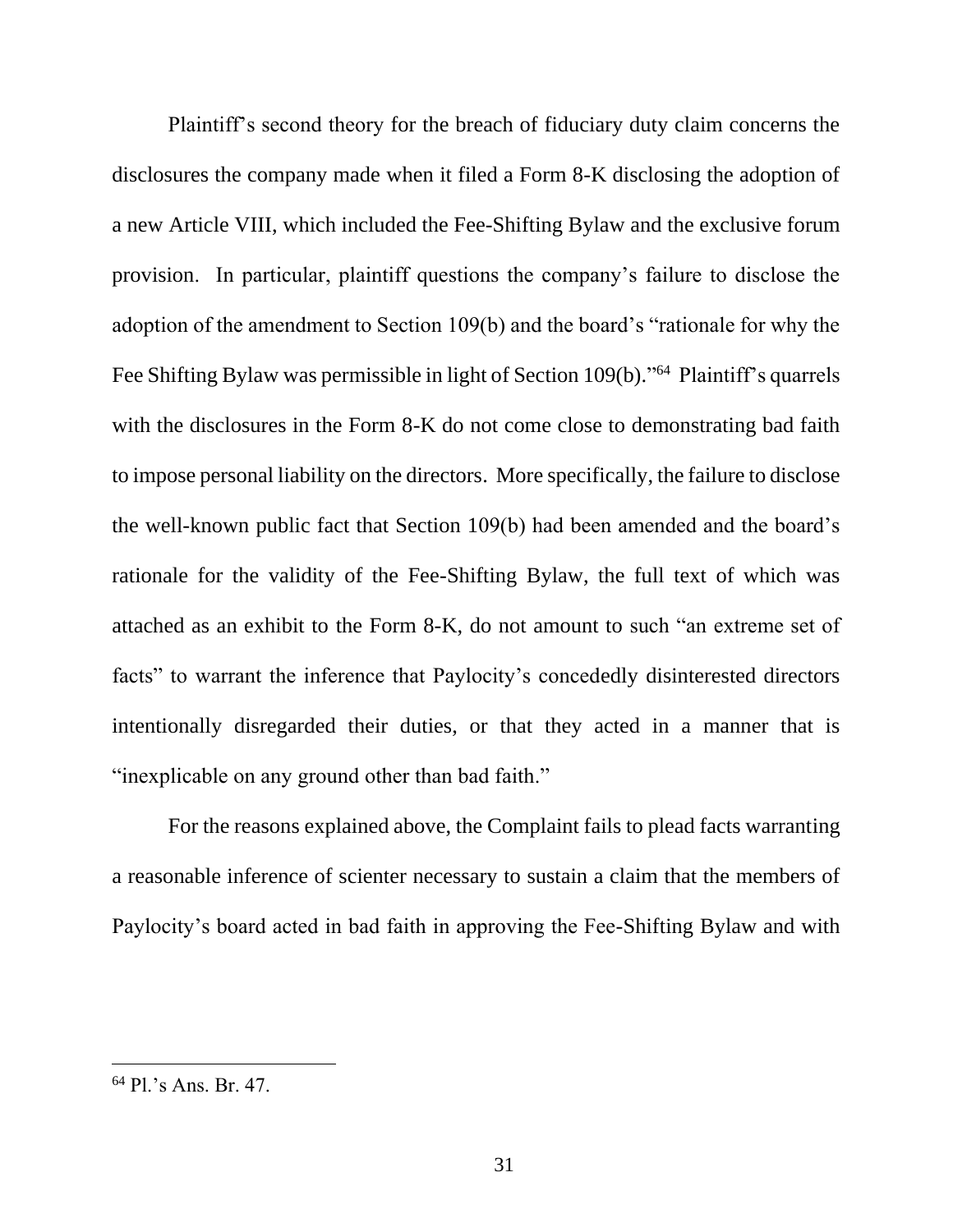regard to the company's disclosure of the same. Accordingly, Count III is dismissed for failure to state a claim for relief.

# **C. Defendants' Unclean Hands Defense does not Warrant Dismissal of the Complaint**

Defendants argue that the Complaint should be dismissed because plaintiff has come to Court with unclean hands on the theory that his "only possible motivation for this lawsuit" is to facilitate a future violation of Paylocity's exclusiveforum bylaw.<sup>65</sup> It is inappropriate to dismiss a complaint based on an affirmative defense unless "plaintiff can prove no set of facts to avoid it:"

Because the Court generally is limited to the facts appearing on the face of the pleadings in ruling on a motion to dismiss, affirmative defenses, such as laches, are not ordinarily well-suited for disposition on such a motion. Thus, unless it is clear from the face of the complaint that an affirmative defense exists and that the plaintiff can prove no set of facts to avoid it, dismissal of the complaint based upon an affirmative defense is inappropriate.<sup>66</sup>

"The question of unclean hands is factual."<sup> $67$ </sup> Given that the filing of this action has served the salutary purpose of ensuring that the adoption of the Fee-Shifting Bylaw does not go unchecked by judicial review, defendants' conclusory characterization

<sup>65</sup> Defs.' Op. Br. 42.

<sup>66</sup> *Stephen G. Perlman, Rearden LLC v. Vox Media, Inc.*, 2015 WL 5724838, at \*12 (Del. Ch. Sept. 30, 2015).

<sup>67</sup> *Collins v. Burke*, 418 A.2d 999, 1004 (Del. 1980).